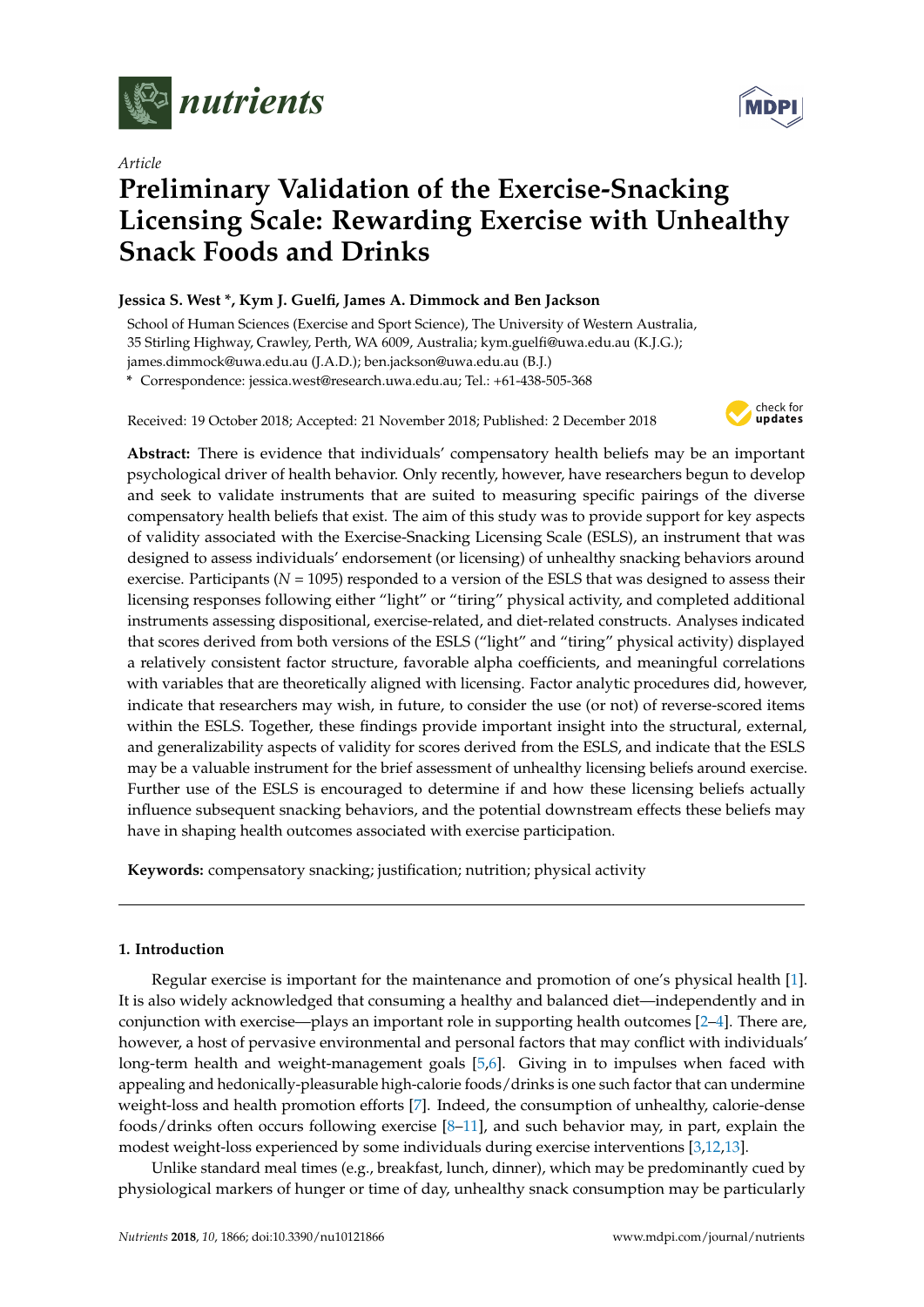influenced by psychological drivers [\[14\]](#page-16-11). Cleobury and Tapper [\[14\]](#page-16-11), for example, reported that the primary factor underpinning unhealthy snack-food choices (i.e., snack foods high in either fat or sugar) in overweight and obese individuals was that the food looked or smelled tempting. Interestingly, exercise has been shown—at least in some individuals—to heighten the reward value of food, including high-fat/sugar items [\[12\]](#page-16-9). That being the case, assessing the potential reward value of unhealthy snack foods/drinks, rather than food in general [\[15](#page-16-12)[,16\]](#page-16-13), may provide valuable insight into compensatory snacking behaviors around one's exercise participation.

The notion (or endorsement) of unhealthy snack consumption around exercise is couched within what has been referred to as a broader "compensatory health belief" framework [\[17\]](#page-16-14). To illustrate, it is argued that dissonance arises when one's desires to engage in a "negative" or indulgent behavior (e.g., to consume unhealthy snack foods/drinks) come into conflict with one's long-term goals (e.g., weight-loss). To resolve this dissonance, individuals may attempt to justify the negative or indulgent behavior by positioning it relative to some other positive behavior that supports the long-term goal (e.g., "I can eat this unhealthy food because I have exercised today") [\[17\]](#page-16-14). In that respect, individuals may consider that: (a) the indulgent behavior (e.g., unhealthy snacking) is neutralized, or compensated for, by the healthy behavior (e.g., exercise); and/or (b) that engagement in the healthy behavior (e.g., exercise) provides sufficient justification to reward oneself with, or license oneself to, an indulgent behavior (e.g., unhealthy snacking) [\[18\]](#page-16-15).

A number of instruments have been designed to measure compensatory health beliefs for a range of behavior "pairings" [\[17,](#page-16-14)[19\]](#page-16-16), including those that exist between food and exercise [\[20](#page-17-0)[,21\]](#page-17-1). However, these measures may not fully capture the specific "licensing" relationship that exists between exercise and subsequent unhealthy snacking behaviors. For example, compensatory health belief items around weight management, originally stemming from the Compensatory Health Beliefs Scale [\[17\]](#page-16-14), and subsequently used by Radtke et al. [\[21\]](#page-17-1), only include one item addressing the "food-and-exercise" pairing. In addition, although the instrument used by Poelman, Vermeer, Vyth and Steenhuis [\[20\]](#page-17-0) contains four items assessing this pairing, these items focus on how a healthy diet/smaller portion sizes can compensate for minimal exercise (e.g., "When I eat less, it's not necessary to have a lot of exercise"), rather than how exercise may act as justification for unhealthy eating/drinking (e.g., "because I have exercised, it's okay to eat some chocolate cake").

Moshier et al. [\[16\]](#page-16-13) addressed this limitation by developing the Compensatory Eating Motives Questionnaire (CEMQ), a self-report instrument designed to measure the different motives for compensatory eating behaviors around exercise. Scores derived from this instrument have demonstrated preliminary evidence of validity for the purpose of measuring reward, relief, and recovery motives of compensatory eating. However, the CEMQ and other food–exercise compensatory health belief instruments do not capture perceptions about the consumption of unhealthy *drinks*, which (independent of food consumption) may have important negative effects on health and weight management [\[22\]](#page-17-2). Also, the CEMQ focuses on food consumption in a general sense, rather than isolating *unhealthy* options. Although there is value from a weight management (and overall calorie/energy balance) perspective in understanding food–exercise compensation in a general sense, unhealthy snacks (The use of the term "snacks" is intended to broadly encompass both food *and* drinks) are often energy-dense, poor in nutritional value [\[15,](#page-16-12)[23](#page-17-3)[,24\]](#page-17-4), and may be associated with negative health outcomes that cannot be compensated for by exercise, such as the management of cholesterol [\[4\]](#page-16-2).

A handful of recent studies have been published in which investigators have examined compensatory (or licensing) beliefs regarding unhealthy snacking, around exercise specifically [\[25–](#page-17-5)[27\]](#page-17-6). In this research, a six-item self-report instrument—which is referred to here as the Exercise–Snacking Licensing Scale (ESLS)—was used to measure individuals' perceptions about the consumption of unhealthy snack food/drink around (and particularly following) exercise [\[26,](#page-17-7)[27\]](#page-17-6). As well as demonstrating associations with theorized correlates (e.g., motivation [\[26\]](#page-17-7)), scores derived from this instrument have also displayed initial evidence of validity in other ways (e.g., through acceptable internal consistency estimates) in previous studies. Nonetheless, despite the promise of the ESLS as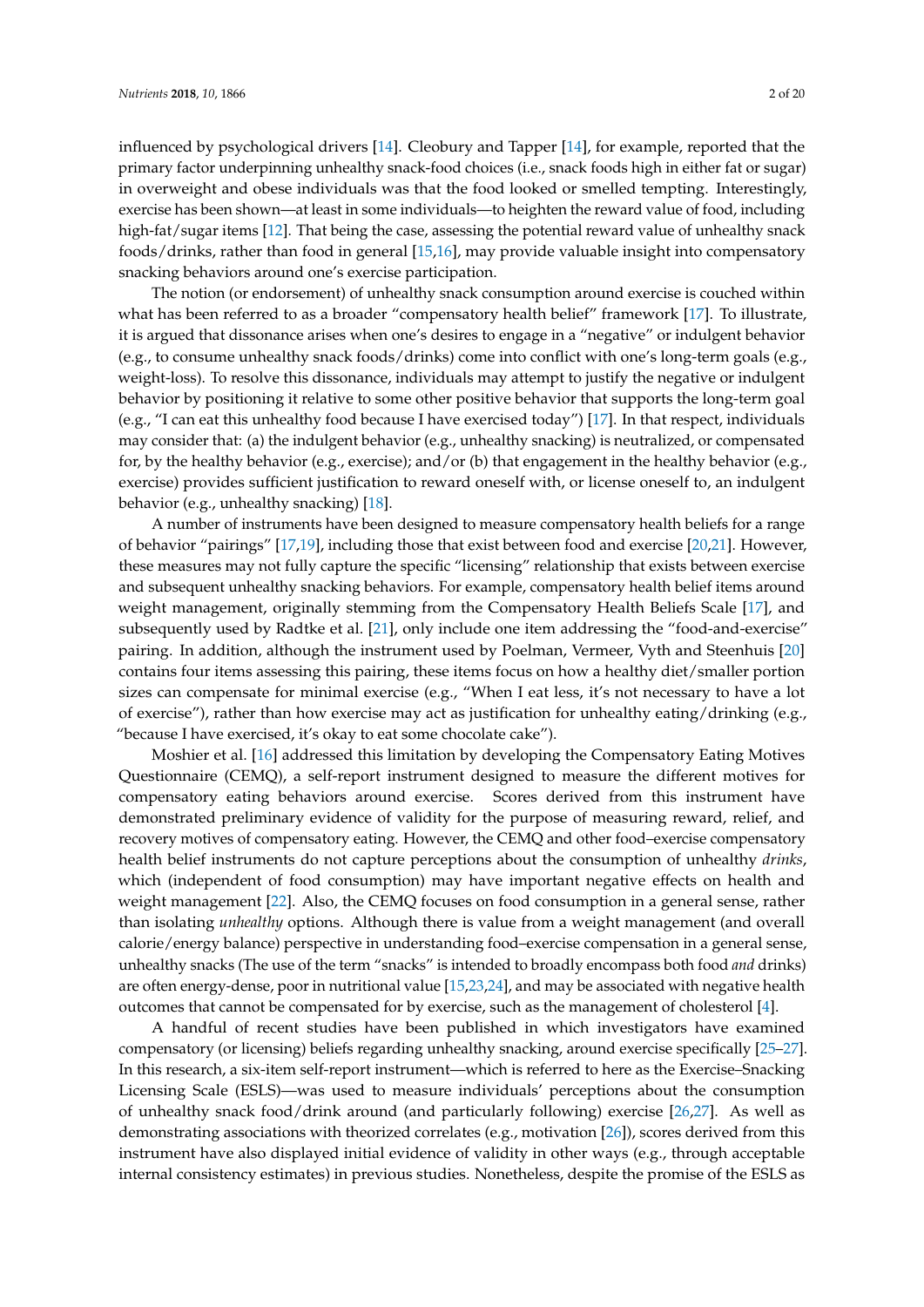an instrument to assess compensatory licensing beliefs relating to exercise and snack foods/drinks, a more systematic approach to validation and psychometric evaluation is needed in order to document evidence for key aspects of validity associated with scores on this instrument. Guided by established criteria for instrument validation, the aim of this study was to examine, in greater detail than has been done so previously, aspects of validity associated with scores derived from the ESLS.

In his seminal paper, Messick [\[28\]](#page-17-8) described six distinct aspects, or evaluative criteria, associated with construct validity (and instrument validation). Messick specifically outlined that a comprehensive understanding—and therefore, appropriate measurement—of constructs required the consideration of the following aspects of validity: content (i.e., relevance, representativeness, technical quality), substantive (i.e., theoretical rationale), structural (i.e., fidelity of the scoring structure), external (i.e., convergent and discriminant validity), generalizability (i.e., capacity to extrapolate across different populations, settings, tasks), and consequential (i.e., implications of score interpretations). Of these evaluative criteria, evidence for content and substantive aspects of validity of the ESLS has been presented previously through the integration of previous literature (during item development) and through expert review input [\[26\]](#page-17-7). In addition, as a result of correlations demonstrated with exercise motivation, preliminary support for the external aspect of validity has also been reported [\[26,](#page-17-7)[27\]](#page-17-6). To date, though, relatively little support exists for the ESLS with respect to other important aspects of Messick's framework. The aim of this study, therefore, was to present further evidence for the validity of scores derived from the ESLS within three key areas of construct validity (structural, external, and generalizability).

The six-item ESLS contains four positively-worded, reward-focused items and two reverse-coded items, which assess beliefs around *avoiding* (rather than endorsing) unhealthy snack foods/drinks following exercise. Although reverse-scored items have some merit, such as ensuring participant vigilance and reducing acquiescence bias [\[29](#page-17-9)[–31\]](#page-17-10), the use of such items has become the subject of debate in recent years [\[30–](#page-17-11)[33\]](#page-17-12). In some cases, reverse-coded items have contributed to unexpected factor structures [\[29,](#page-17-9)[30,](#page-17-11)[34\]](#page-17-13) or miscomprehension [\[33\]](#page-17-12), both of which can increase the likelihood of systematic error and pose threats to validity [\[34\]](#page-17-13). For that reason, it is particularly important to consider the structural aspects of the ESLS, in order to determine whether the reverse-scored items support (or impair) the quality of inferences made using the six-item instrument. With respect to external aspects of validity, it is important to test the associations between scores on the ESLS with respect to theorized exercise- (e.g., exercise motives, goals, participation) and diet-related (e.g., food attitudes, self-control, related compensatory health beliefs) correlates. Indeed, understanding in more detail the associations between ESLS scores and relevant correlates promises to contribute valuable insight into the nomological net associated with the instrument/construct.

Another aim of the study presented was to demonstrate support for the generalizability aspect of validity by considering individuals' licensing beliefs associated with both "tiring" and "light" forms of physical activity. It has been proposed, for example, that licensing responses may be determined in part by one's perceived mental or physical effort associated with an activity [\[9,](#page-16-17)[10,](#page-16-18)[35,](#page-17-14)[36\]](#page-17-15). Therefore, it is possible that individuals might endorse licensing beliefs (regarding the consumption of unhealthy food/drinks around exercise) to differing degrees depending on the intensity of their physical activity (i.e., greater physical activity intensities may warrant greater licensing). If exercise is not strenuous or long enough to justify compensation, then the engagement of licensing beliefs may be minimized or not occur at all. This could be one explanation for why Inauen et al. [\[37\]](#page-17-16) did not observe an increase in unhealthy snack food consumption following 5 min of exercise (i.e., aerobic step-ups). Demonstrating support for consistent structural properties (e.g., through factor analytic methods) of the ESLS, at the same time as identifying fluctuations in the magnitude of licensing beliefs at different physical activity intensities, would: (a) provide important information regarding the generalizability aspect of validity; and (b) advance our understanding of the factors involved in the activation of licensing beliefs.

Therefore, the aim of the current study was to assess three key aspects of construct validity (structural, external, and generalizability) associated with scores derived from the ESLS. To address this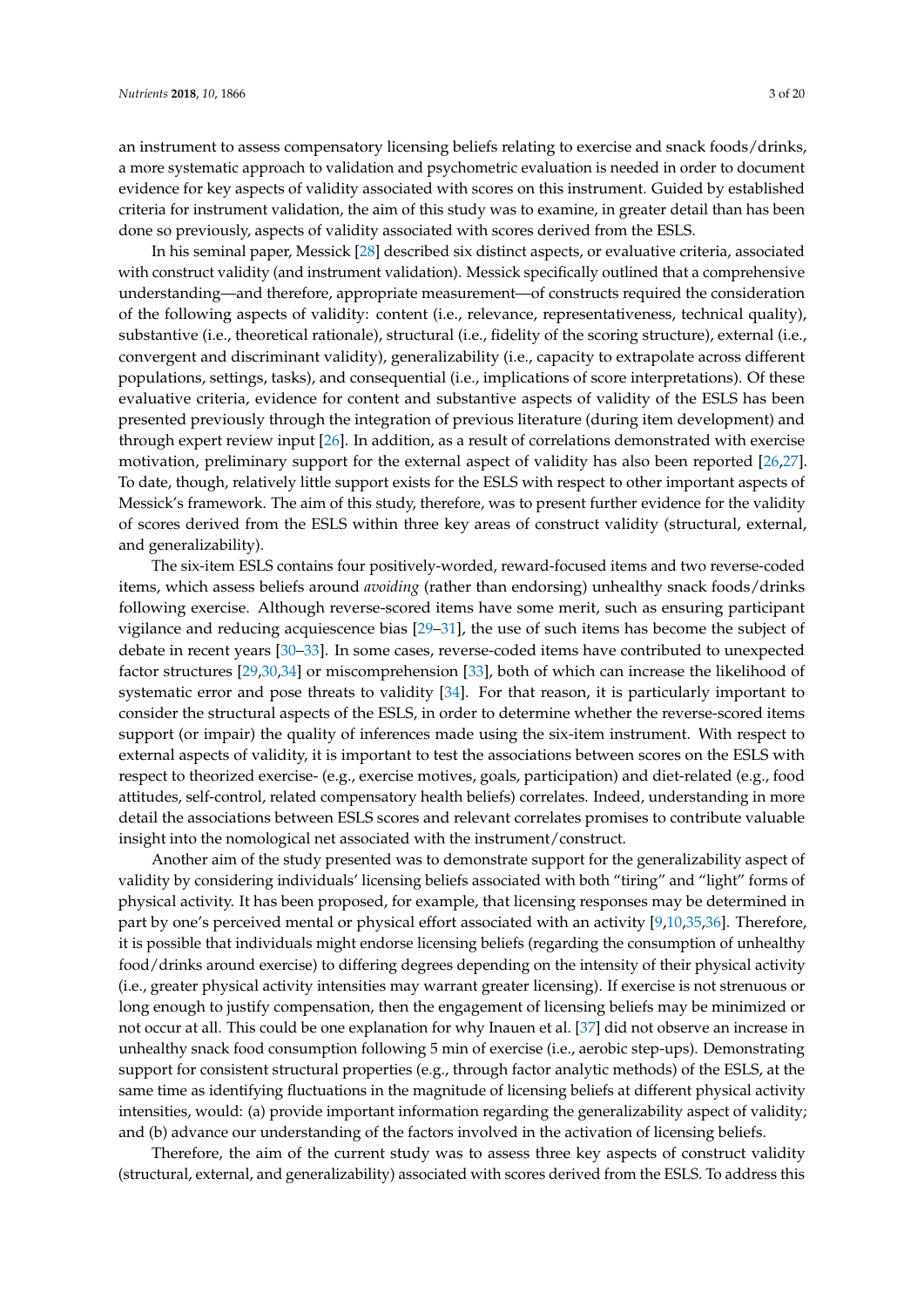aim, exploratory factor analytic procedures and internal consistency estimates both with and without reverse-coded items were conducted (structural aspect of validity), along with estimated correlations with a range of relevant constructs (external aspect of validity), and the ESLS was administered with respect to both "tiring" and "light" physical activity (generalizability aspect of validity).

## **2. Materials and Methods**

## *2.1. Participants*

Male and female participants  $(N = 1095)$ ; participant characteristics are presented in the results section after data screening [details in data analysis section]) between 18 and 45 years of age and who spoke English were drawn from US, UK, or Australian populations.

## *2.2. Procedures*

Recruitment and data collection occurred online via two independent recruitment panels (*SocialSci*, *Qualtrics*). Web-based data collection is now a frequently used method within the behavioral sciences [\[38](#page-17-17)[–40\]](#page-17-18); online methods may reduce sample biases [\[39\]](#page-17-19) and do not appear to yield significant differences in terms of measurement properties (i.e., factor structure) [\[40\]](#page-17-18) when compared to traditional data collection (i.e., paper and pen) approaches. The procedures for this study were approved by the Human Research Ethics Committee at the authors' institution. Prior to completing the survey, participants were provided with an information sheet and were asked to provide their informed consent to participate.

For the purpose of examining the generalizability aspect of validity, the ESLS used by West et al., [\[26\]](#page-17-7) was adapted to reflect licensing beliefs after either "tiring" or "light" physical activity. As such, 653 participants were asked to complete a version of the ESLS relating to their responses regarding tiring physical activity, and 442 completed a version with modified ESLS items that pertained to light physical activity. These two conditions were further split into two sub-samples according to the correlates that were assessed alongside licensing perceptions. Specifically, within both the "tiring" and "light" ESLS sub-samples, two different questionnaire packages that included different correlate variables were assessed. The decision to split the sub-samples in this way enabled—across the study as a whole—greater insight into external aspects of validity, and also allowed for all questionnaire packages to follow recommendations of not exceeding a completion time of 15 to 20 min [\[41\]](#page-17-20).

Within both the "tiring" and "light" ESLS sub-samples, approximately half of the participants completed a survey that included "exercise-related" correlates (i.e., motivational regulation for exercise, exercise motives, and leisure time exercise behavior), whilst the other half completed a survey that was focused more toward a range of "diet-related" or "dispositional" correlates (i.e., affective and instrumental attitudes toward unhealthy snack foods/drinks, trait self-control, food-related self-control, compensatory health beliefs; see following section for more information on measures). Participants therefore received one of four possible survey packages; a "tiring" physical activity ESLS with exercise correlates (*n* = 319), a "light" physical activity ESLS with exercise correlates (*n* = 216), a "tiring" physical activity ESLS with diet-related/dispositional correlates (*n* = 334), or a "light" physical activity ESLS with diet-related/dispositional correlates (*n* = 226).

## *2.3. Measures*

## 2.3.1. Exercise–Snacking Licensing Beliefs

Licensing beliefs regarding the consumption of unhealthy food/drinks after exercise were measured using the 6-item ESLS [\[26](#page-17-7)[,27\]](#page-17-6), which was modified to relate to either "light" or "tiring" physical activity. Distinctions between light and tiring physical activity were made in the instructions to the instrument. For example, in the light physical activity condition, instructions read, "When you see the term 'physical activity', this refers only to light physical activity, which does not leave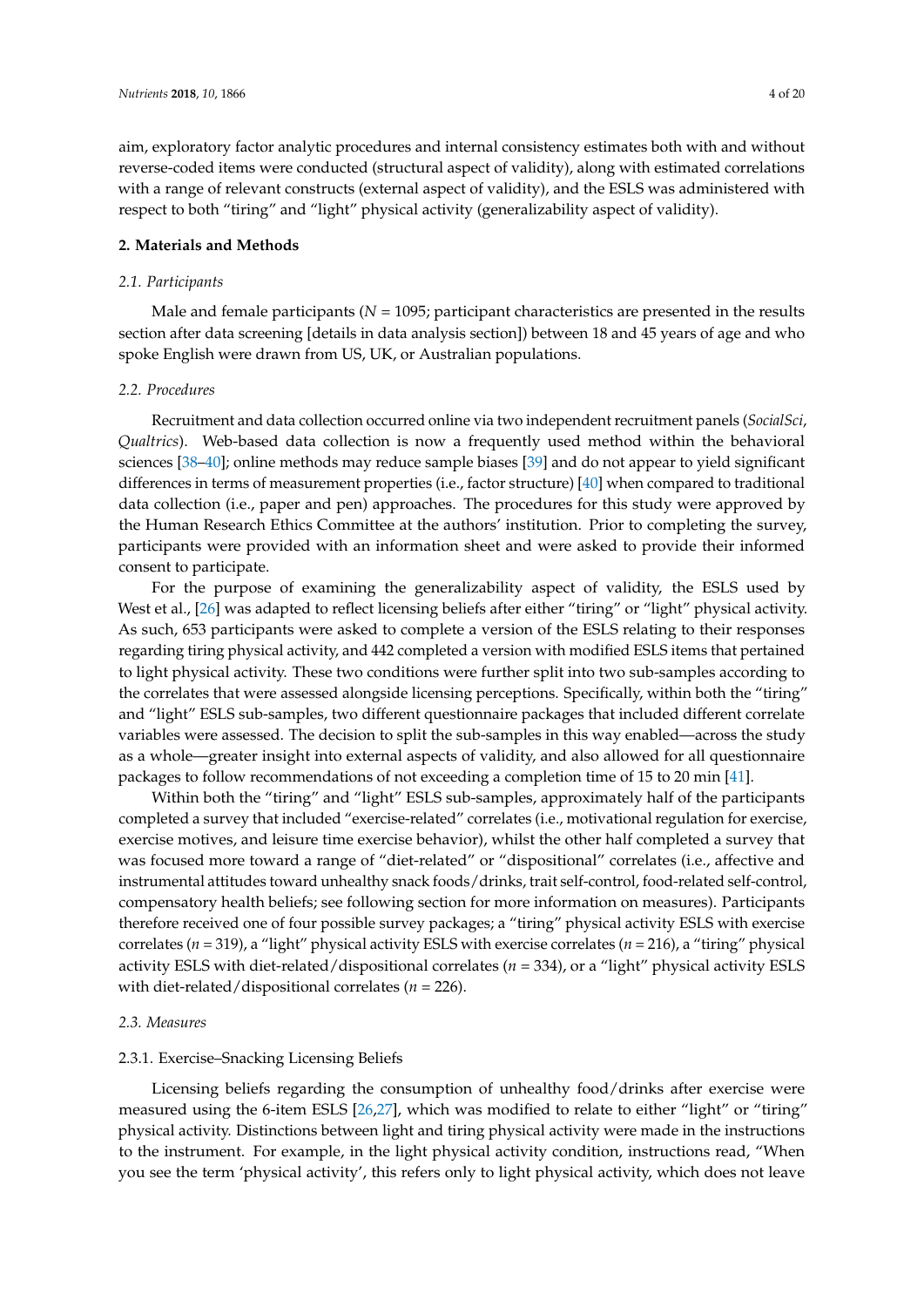drinks" were also provided in the instructions. It was noted, for example, that "When you see the term 'unhealthy snacks', this refers to 'junk' foods that are high in fat and/or sugar, such as potato chips, hot chips/fries, chocolate, confectionary (i.e., lollies, lollipops, candy), fast food, and sugary pastries (e.g., donuts)". To orient participants to consider their licensing-related thoughts and feelings (rather than behaviors), participants were instructed, "When responding to the statements below, please think about how you most commonly feel in the few hours immediately following a light/tiring physical activity session". Participants rated the extent to which they endorsed licensing beliefs around consuming unhealthy snack foods/drinks after exercise on a response scale ranging from 1 (strongly disagree) to 7 (strongly agree). An example item is, "After engaging in light/tiring physical activity, I feel that I can reward myself with unhealthy drinks" (all items are provided in Table [1\)](#page-4-0). Evidence of internal consistency for scores derived from the ESLS has been reported in previous work [\[26,](#page-17-7)[27\]](#page-17-6). In this study, alpha coefficients were computed for scores derived from the six-item (light physical activity  $\alpha = 0.83$ ; tiring physical activity  $\alpha = 0.85$ ) and four-item ESLS (light physical activity  $\alpha = 0.93$ ; tiring physical activity  $\alpha$  = 0.91).

<span id="page-4-0"></span>**Table 1.** Item- and aggregate-level descriptive statistics, and skewness and kurtosis estimates for "light" (*n* = 410) and "tiring" (*n* = 610) physical activity versions of the Exercise–Snacking Licensing Scale (ESLS).

| Item/Variable                                                   | Int. | M    | <b>SD</b> | Skew/Kurt     |
|-----------------------------------------------------------------|------|------|-----------|---------------|
| 1. I feel that I can reward myself with unhealthy drinks        | L    | 3.09 | 1.82      | $0.52/-0.82$  |
|                                                                 | T    | 3.36 | 1.82      | $0.31/-0.93$  |
| 2. I feel that I can allow myself to consume unhealthy snacks   | L    | 3.38 | 1.75      | $0.27/ -0.87$ |
|                                                                 | T    | 3.69 | 1.70      | $0.02/-0.90$  |
| 3. I feel that I can allow myself to consume unhealthy drinks   | L    | 3.16 | 1.73      | $0.42/-0.74$  |
|                                                                 | T    | 3.43 | 1.73      | $0.24/-0.90$  |
| 4. I think I can have unhealthy snacks because I've earned them | L    | 3.10 | 1.77      | $0.48/-0.74$  |
|                                                                 | T    | 3.54 | 1.78      | $0.09/-1.1$   |
| 5. I focus on avoiding unhealthy snacks (R)                     | L    | 4.48 | 1.79      | $-0.30/-0.88$ |
|                                                                 | T    | 4.57 | 1.74      | $-0.32/-0.80$ |
| 6. I focus on avoiding unhealthy drinks $(R)$                   | L    | 4.60 | 1.84      | $-0.35/-0.90$ |
|                                                                 | T    | 4.67 | 1.85      | $-0.39/-0.90$ |
| 7. ESLS 6 item aggregate variable                               | L    | 3.28 | 1.31      | $0.14/-0.29$  |
|                                                                 | T    | 3.46 | 1.34      | $0.00/-0.41$  |
| 8. ESLS 4 item aggregate variable                               | L    | 3.18 | 1.61      | $0.44/-0.50$  |
|                                                                 | T    | 3.50 | 1.55      | $0.14/-0.67$  |

Note: these final sample sizes are adjusted (from those identified in the procedures section) due to screening procedures described within the data analysis section. Int. denotes the intensity level of the ESLS, where L = light physical activity, and T = tiring physical activity. R = Indicates items that were subsequently reverse-coded. Skew/Kurt = skewness and kurtosis estimates.

## 2.3.2. Motivational Regulation for Exercise

The Behavioral Regulation in Exercise Questionnaire-2 [\[42\]](#page-17-21) consists of 19 items designed to assess individuals' motivational regulations for exercise. Responses are provided on a five-point scale anchored at 0 (not true for me) to 4 (very true for me). Prior to completing the 19 items, individuals were asked to consider the light/tiring physical activity in which they most commonly engage (or would engage). Example items include: "I take part in this form of light/tiring physical activity . . . because it's fun" (intrinsic motivation; 4 items), " . . . because it's important to me to do it regularly" (identified regulation; 4 items), " . . . because I feel guilty when I don't" (introjected regulation; 3 items), "....because other people say I should" (external regulation; 4 items), and "... but I don't see the point in doing it" (amotivation; 4 items). Subscale scores were averaged, and a relative autonomy index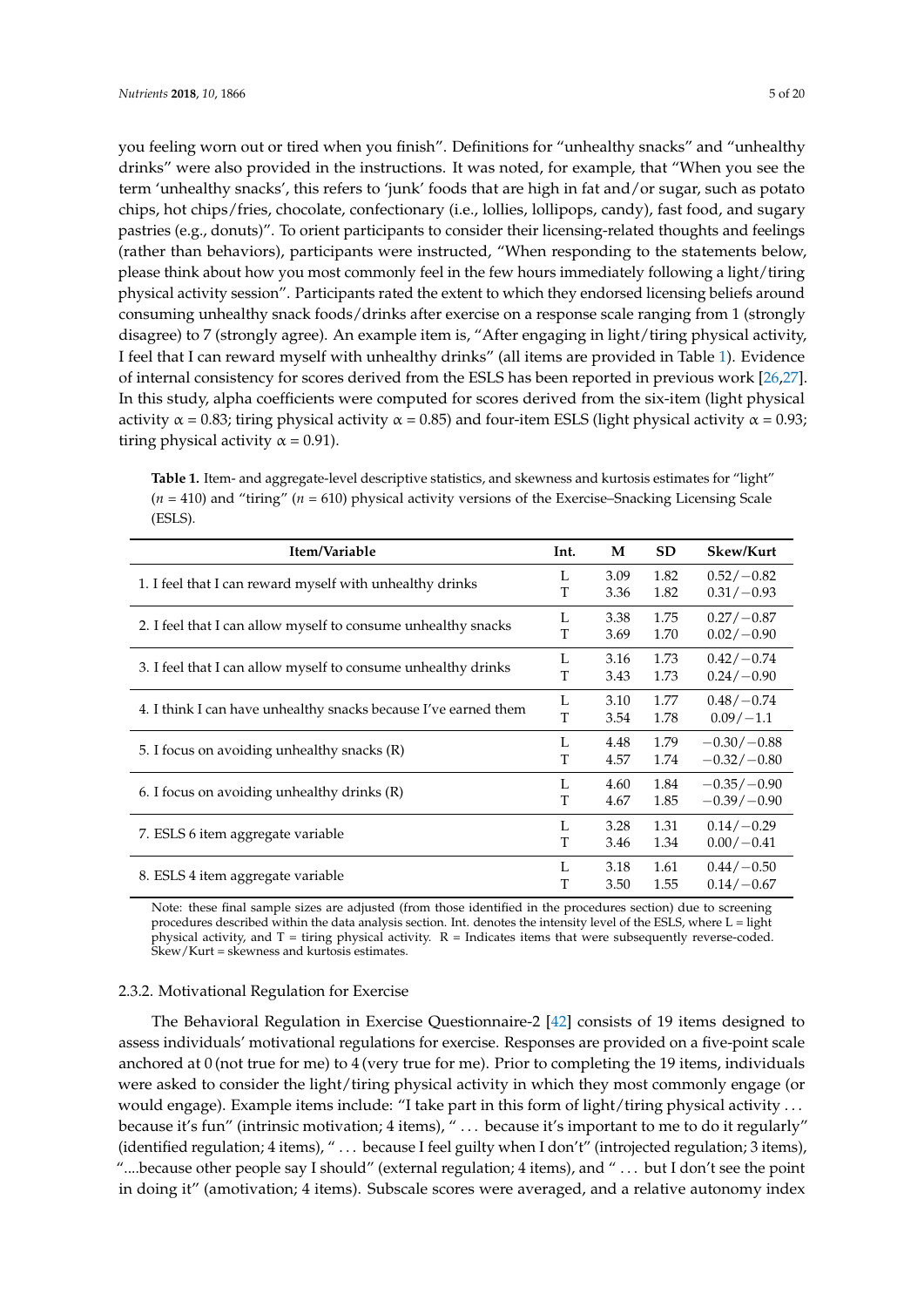was subsequently calculated using weighted subscale scores [\[43\]](#page-17-22). Weightings were consistent with those used in previous research [\[44,](#page-17-23)[45\]](#page-17-24), whereby subscale scores were multiplied by the following weightings: amotivation −3; external regulation −2; introjected regulation −1; identified regulation +2; and intrinsic regulation +3. Higher relative autonomy index scores reflect greater autonomous, relative to controlled, exercise motivation, and are therefore considered indicators of higher "quality" motivation for exercise [\[44](#page-17-23)[,46\]](#page-18-0). Researchers have presented support for the validity and reliability of scores derived from the Behavioral Regulation in Exercise Questionnaire-2 [\[26](#page-17-7)[,42,](#page-17-21)[44\]](#page-17-23). Internal consistency estimates  $(\alpha)$  for scores derived from measures completed in both the light and tiring physical activity surveys in this study were as follows: amotivation ( $\alpha$  = 0.87 and 0.93 for the "light" and "tiring" samples, respectively), external regulation ( $\alpha = 0.89$  and 0.91, respectively), introjected regulation ( $\alpha$  = 0.85 and 0.81, respectively), identified regulation ( $\alpha$  = 0.77 and 0.80, respectively), and intrinsic motivation ( $\alpha$  = 0.94 and 0.96, respectively). In accordance with previous research [\[26\]](#page-17-7), an inverse relationship between relative autonomy index scores and individuals' endorsement of licensing beliefs (i.e., ESLS scores) was anticipated.

#### 2.3.3. Exercise Motives

The Exercise Motivations Inventory-2 [\[47\]](#page-18-1) was used to assess the goals (or potential goals) associated with individuals' exercise participation. Specifically, although the Behavioral Regulation in Exercise Questionnaire-2 assesses *why* people exercise (e.g., for fun, because they value the outcomes of exercise, due to external pressure), the Exercise Motivations Inventory-2 is designed to assess *what* people's motives are for exercise. The entire Exercise Motivations Inventory-2 includes 14 different exercise motives; six were selected for use in the present study. Participants were reminded to think about the most common light/tiring physical activity that they personally participated in before answering the motive statements. The exercise motives chosen measured the extent to which people exercised (or would exercise) for enjoyment (four items; e.g., "Personally, I take part in this form of physical activity . . . because I enjoy the feeling of exerting myself"), revitalization (three items; e.g., " . . . because it makes me feel good"), ill-health avoidance (three items; e.g., " . . . to avoid ill-health"), positive health (three items; e.g., " ... to have a healthy body"), weight management (four items; e.g., "... to stay slim") and appearance (four items; e.g., "... to help me look younger"). Items were scored on a six-point response scale ranging from 0 (not at all true for me) to 5 (very true for me). Support for the psychometric properties of scores derived from the Exercise Motivations Inventory-2 has been reported previously [\[16,](#page-16-13)[47\]](#page-18-1). Internal consistency estimates (α) for scores derived from measures completed in both the light and tiring physical activity surveys in this study were as follows: enjoyment ( $\alpha$  = 0.92 and 0.93 for the "light" and "tiring" samples, respectively), revitalization  $(\alpha = 0.89$  and 0.91, respectively), ill-health avoidance  $(\alpha = 0.95$  and 0.93, respectively), positive health  $(\alpha = 0.96$  and 0.94, respectively), weight management  $(\alpha = 0.91$  and 0.89, respectively), and appearance  $(\alpha = 0.92$  and 0.92, respectively). Negative correlations between each of these "positive" exercise motives and ESLS scores was anticipated (e.g., if an individual scored highly on exercising for weight management, enjoyment, ill-health avoidance, etc., s/he would report lower licensing beliefs).

#### 2.3.4. Leisure Time Activity Levels

The Godin-Shephard Leisure Time Exercise Questionnaire [\[48\]](#page-18-2) was used to assess individuals' typical levels of mild, moderate, and strenuous physical activity. For analysis purposes, a single physical activity score was computed (using weightings applied to mild, moderate, and strenuous physical activity) to account for differences in metabolic demand of the different exercise intensities (mild multiplied by 3; moderate by 5; strenuous by 9). Scores from this measure have been identified as a reliable and valid way to assess an individual's leisure-time physical activity levels [\[48,](#page-18-2)[49\]](#page-18-3).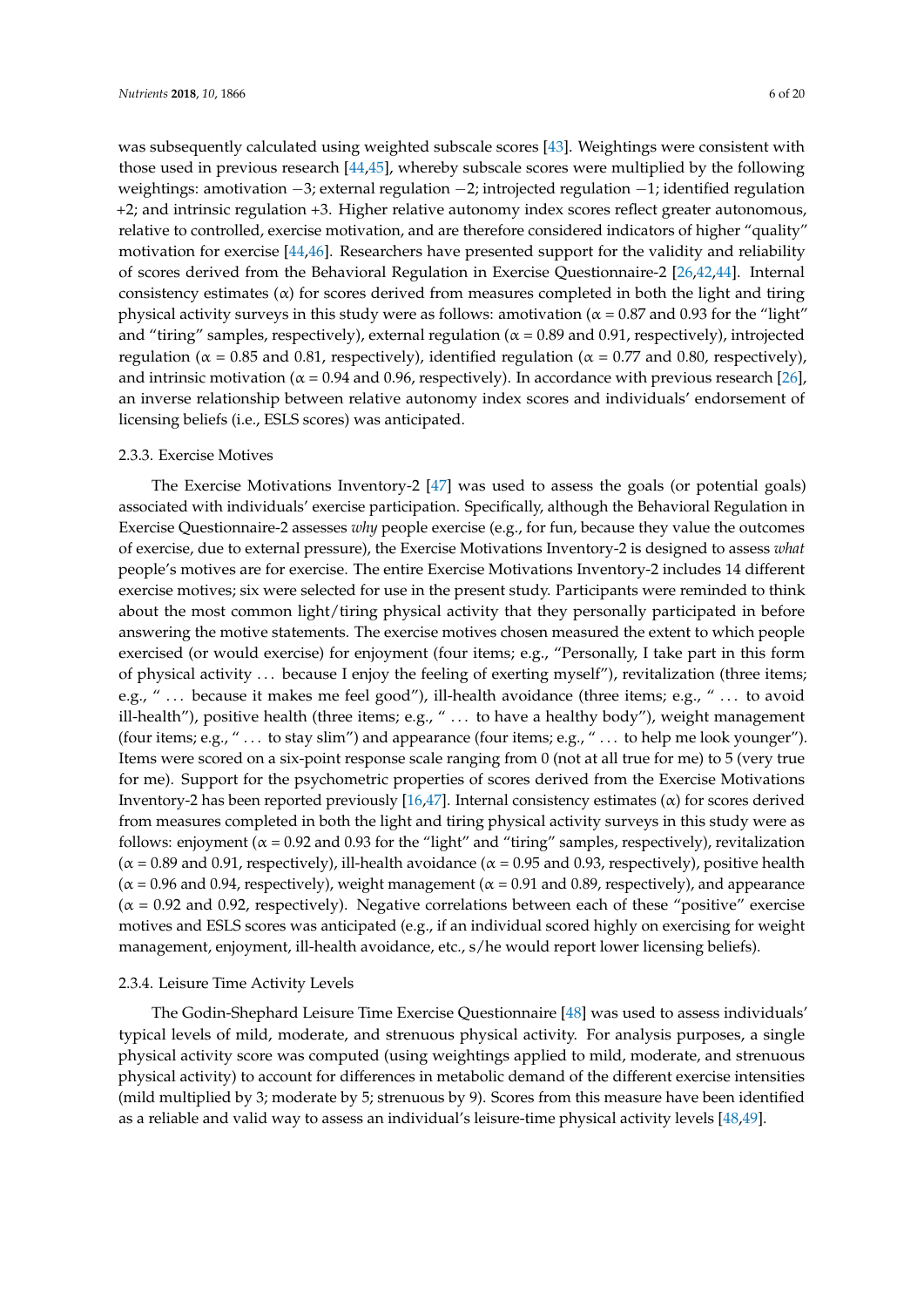## 2.3.5. Affective and Instrumental Attitudes Toward Unhealthy Snack Foods/Drinks

Affective (i.e., enjoyment-related) and instrumental (i.e., health-related) attitudes toward specific snack foods and drinks were assessed with items adapted from West et al. [\[26\]](#page-17-7). Participants rated their affective and instrumental attitudes (one item each) toward chocolate, confectionery, potato chips, sweet pastries, soda, and high-fat drinks on a seven-point bipolar scale (two items total per food/drink, where 1 = not at all enjoyable/healthy and 7 = very enjoyable/healthy). Scores from these measures have been shown to display evidence of acceptable internal consistency in previous research [\[26\]](#page-17-7). Alpha coefficients were computed for scores derived from affective ( $\alpha$  = 0.73 and 0.74 for the "light" and "tiring" samples, respectively) and instrumental attitudes ( $\alpha$  = 0.89 and 0.91, respectively). A positive relationship between attitudes toward these foods/drinks and licensing (i.e., ESLS) scores was expected.

## 2.3.6. Self-Control

Trait self-control was assessed using the Brief Self-Control Scale [\[50\]](#page-18-4). This instrument contains 13 items pertaining to general self-control (e.g., "I am good at resisting temptation"), which are scored on a response scale ranging from 1 (not at all) to 5 (very much). Higher mean scores indicate a greater level of trait self-control. Scores on the Brief Self-Control Scale have previously been shown to provide reliable and valid interpretations of an individual's trait self-control [\[50,](#page-18-4)[51\]](#page-18-5). In this study, alpha coefficients for scores on the Brief Self-Control Scale were as follows ( $\alpha$  = 0.85 and 0.83, for the "light" and "tiring" samples, respectively).

Separately, three questions specifically regarding individuals' food-related self-control, which were constructed by Honkanen et al. [\[52\]](#page-18-6) and based on previous studies [\[50\]](#page-18-4), were also utilized in this study. The three items included, "I have a hard time breaking bad food habits", "I wish I had more self-discipline when it comes to unhealthy food", and "Sometimes I can't stop myself from eating unhealthy food, even if I know it's wrong". The items were assessed using a response scale ranging from 1 (strongly disagree) to 7 (strongly agree). All questions were reverse-scored, so that higher aggregate scores indicated greater self-control. Scores from these three items have demonstrated acceptable internal consistency in recent research [\[26\]](#page-17-7), and in this study, acceptable alpha coefficients were as follows ( $\alpha$  = 0.89 and 0.91 for the "light" and "tiring" samples, respectively). Given that the ability to resist temptation is an important element of self-control [\[50\]](#page-18-4), a negative relationship between self-control scores (both general and food-related) and participants' licensing (i.e., ESLS) scores was anticipated.

#### 2.3.7. Compensatory Health Beliefs

Two distinct (but complementary) instruments to assess closely related compensatory health beliefs regarding food were included in the present study. First, in accordance with previous research [\[21\]](#page-17-1), five items related to dieting and weight-loss derived from the original Compensatory Health Beliefs Scale [\[17\]](#page-16-14) were used. The five items included the assessment of beliefs around food and exercise (e.g., "If one exercises one can eat without many restrictions"), as well as more general dietary behaviors (e.g., "Skipping the main dish can make up for eating dessert"). Answers were provided on a five-point response scale ranging from 0 (strongly disagree) to 4 (strongly agree), with higher scores indicating greater endorsement of compensatory health beliefs. A strength of these items is that they capture a broad range of potential compensatory behaviors (e.g., exercise, calorie restriction, use of artificial sweeteners, etc.). However, this diversity has resulted in less-than-optimal alpha coefficients for scores derived from this instrument in previous studies (e.g.,  $\alpha = 0.44$ ; [\[21\]](#page-17-1)). In the current study alpha coefficients for scores derived from this instrument were as follows ( $\alpha$  = 0.78 and 0.76 for the "light" and "tiring" samples, respectively).

The Diet-related Compensatory Health Beliefs Scale [\[20\]](#page-17-0) was also used to assess diet-related beliefs specifically associated with exercise. The entire instrument includes 11 items across three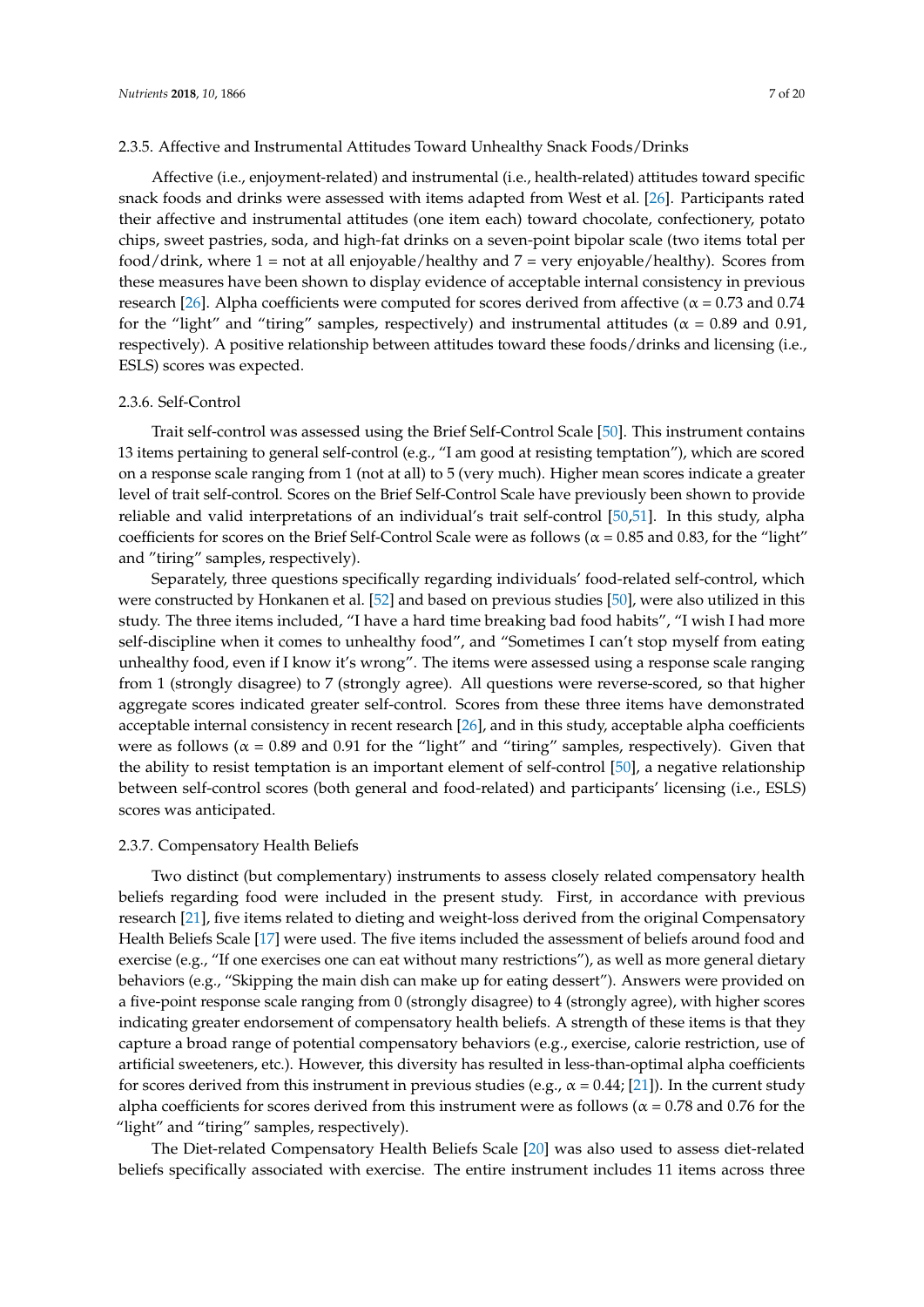separate factors. In the current study, only the "compensatory health beliefs related to exercise" subscale was used. The "portion size" and "front-of-package logo" subscales were excluded due to being deemed unnecessary. As such, participants responded to four items, including, "To maintain your weight, it is fine to have less exercise if you eat small portions", "To maintain your weight, it is fine to have less exercise if you eat products with a front-of-package logo", "When I eat less, it's not necessary to have a lot of exercise", and "When I mainly eat products with a front-of-package logo, it is not necessary to have a lot of exercise". Ratings were provided on a five-point response scale ranging from 0 (strongly disagree) to 4 (strongly agree), where higher scores indicated stronger endorsement of compensatory health beliefs. Researchers have previously demonstrated support for aspects of validity associated with scores derived from these instruments [\[20\]](#page-17-0), and alpha coefficients in the present study were as follows ( $\alpha$  = 0.73 and 0.78 for the "light" and "tiring" samples, respectively). A positive relationship between ESLS scores and scores on both of these related instruments was anticipated. At the same time, given that the ESLS assesses a specific type of exercise–diet pairing (i.e., *unhealthy* snack foods/drinks)—that is not the subject of either of the other two instruments—it was anticipated that the strength of these correlations would not indicate redundancy between concepts.

#### *2.4. Data Analysis*

De-identified data files from the two recruitment sites were initially collated and screened using IBM SPSS Version 25. Of the 1095 participants who met the inclusion criteria for the study, 40 individuals were excluded due to being identified as multivariate outliers when assessing individual items on the ESLS. To reduce the risk of including redundant data, an additional 35 participants were removed for having completed the questionnaire in under 4 min (it was deemed that anyone completing the survey in such a short time could not have attended properly to the questions). Therefore, data from 1020 participants were retained for analysis. To account for input errors, BMI scores outside of the range of  $15-50 \text{ kg/m}^2$  were deleted for 31 individuals. In addition, six scores for typical leisure time physical activity levels that were considered univariate outliers (i.e., z score >  $\pm$ 3.29) were also deleted to account for potential input errors or misinterpretation of the question (e.g., completing 80 strenuous exercise sessions a week is unrealistic).

The analysis of structural (and generalizability) aspects of validity began with checks of item- and aggregate-level skewness and kurtosis for both the tiring and light versions of the ESLS (see Table [1\)](#page-4-0) and inter-item correlations (see Table [2\)](#page-8-0). Subsequently estimated alpha coefficients were calculated to examine the internal consistency of scores derived from the tiring and light versions of the ESLS (refer to Measures section). Exploratory factor analysis (EFA) was performed on scores from the two ESLS, and factor analytic solutions were explored both with and without reverse-coded items (i.e., a six-item and four-item measure, respectively). Factor analyses were conducted using principal axis extraction, with the number of factors determined by eigenvalues [\[53\]](#page-18-7) and investigation of the scree plot [\[54\]](#page-18-8). Exploratory, rather than confirmatory factor analytic methods were used, because no empirical work had previously been conducted to investigate the factor structure of the ESLS. With the generalizability aspect of validity in mind, a series of independent-samples *t*-tests were performed—using ESLS scores derived with and without the inclusion of reverse-coded items—to examine differences in the strength of participants' licensing endorsement according to the framing of physical activity in the ESLS (i.e., tiring vs. light). Finally, having considered structural (and by splitting the measures according to tiring vs. light physical activity, also the generalizability) aspect of validity, a series of bivariate correlations were computed to examine associations between tiring/light ESLS scores and scores on all correlates related to exercise and diet.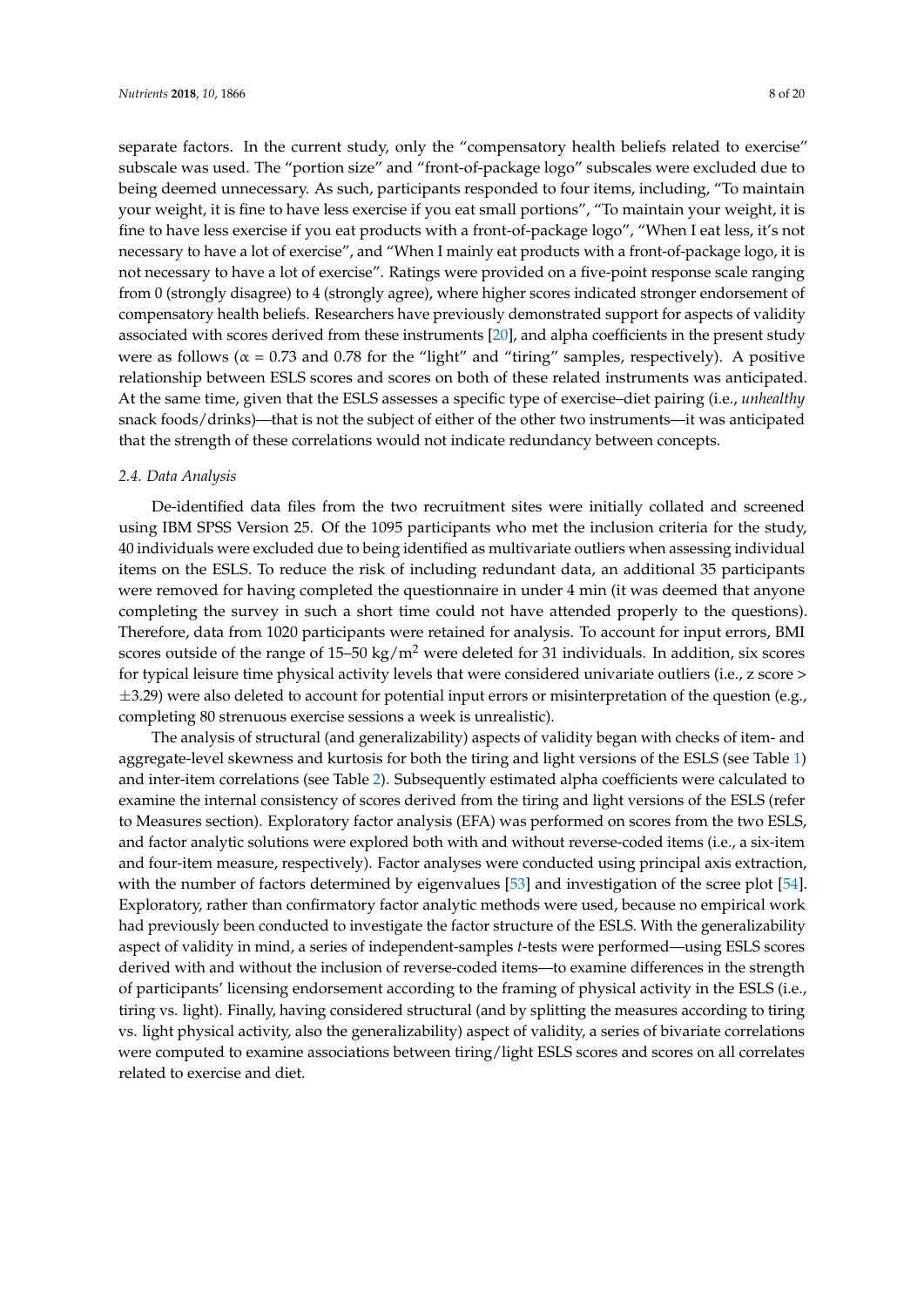| Item                                          | Int. | $\overline{2}$ | 3        | 4        | 5        | 6         |
|-----------------------------------------------|------|----------------|----------|----------|----------|-----------|
| 1. I feel that I can reward myself with       |      | $0.69**$       | $0.79**$ | $0.76**$ | $0.15**$ | $0.21$ ** |
| unhealthy drinks                              | T    | $0.63**$       | $0.78**$ | $0.68**$ | $0.22**$ | $0.30**$  |
| 2. I feel that I can allow myself to consume  | L    |                | $0.86**$ | $0.78**$ | $0.14**$ | $0.11*$   |
| unhealthy snacks                              | T    |                | $0.81**$ | $0.74**$ | $0.33**$ | $0.28**$  |
| 3. I feel that I can allow myself to consume  | Ι.   |                |          | $0.73**$ | $0.16**$ | $0.22**$  |
| unhealthy drinks                              | T    |                |          | $0.61**$ | $0.26**$ | $0.35**$  |
| 4. I think I can have unhealthy snacks        | т.   |                |          |          | $0.11*$  | 0.09      |
| because I've earned them                      |      |                |          |          | $0.26**$ | $0.24$ ** |
| 5. I focus on avoiding unhealthy snacks (R)   | L    |                |          |          |          | $0.91**$  |
|                                               | T    |                |          |          |          | $0.85**$  |
|                                               | L    |                |          |          |          |           |
| 6. I focus on avoiding unhealthy drinks $(R)$ | T    |                |          |          |          |           |

<span id="page-8-0"></span>**Table 2.** Correlation matrix between ESLS items for light ( $n = 410$ ) and tiring ( $n = 610$ ) physical activity versions of the instrument.

Note: correlations rounded to two decimal places. \*\*  $p < 0.01$ , \*  $p < 0.05$ . ESLS = Exercise-Snacking Licensing Scale. Int. denotes the intensity level of questionnaires where  $L =$  light physical activity and  $T =$  tiring physical activity. R = Indicates reversed item (reversed prior to the correlations shown).

### **3. Results**

## *3.1. Participants*

Participants ( $N = 1020$ , males = 359, females = 661, M age = 30.48  $\pm$  7.52 y, BMI = 24.87  $\pm$ 5.45 kg/m<sup>2</sup>) displayed a range of typical leisure-time physical activity levels (mean Godin-Shephard Leisure Time Exercise Questionnaire score across both the light and tiring physical activity conditions  $= 52.47 \pm 45.56$  arbitrary units; [\[48\]](#page-18-2)).

## *3.2. Structural and Generalizability Aspects of Validity*

Item- and aggregate-level descriptive statistics (i.e., mean, standard deviation, normality estimates) for both (i.e., "light" and "tiring") versions of the ESLS are presented in Table [1.](#page-4-0) Item- and aggregate-level skewness and kurtosis estimates did not indicate any departures from normality for any ESLS items or aggregate scores (in either version of the survey).

## 3.2.1. Factor Analysis: Light Physical Activity

An EFA was performed using principal axis factoring and orthogonal varimax rotation. Initial inter-item correlations (between positively-worded items) were positive and in the desirable range [\[55\]](#page-18-9) (see Table [2\)](#page-8-0). Reverse-scored items were strongly (and positively) correlated with each other, but displayed weaker correlations with the positively-worded items.

The Kaiser-Meyer-Olkin index was 0.67, indicating the data were sufficient for EFA. Bartlett's test of sphericity,  $\chi^2$  (15) = 2206.33,  $p < 0.001$ , showed that there were patterned relationships between item scores. Using an eigenvalue cut-off of 1.0, and using visual confirmation via the scree plot, there were two factors that (after rotation) explained a cumulative variance of 81.59%. Table [3](#page-9-0) shows the factor loadings after rotation using a significant factor criterion of 0.32 [\[56,](#page-18-10)[57\]](#page-18-11). The interpretable solution appeared to be that the four positively-worded items loaded onto factor one (internal consistency,  $\alpha$  = 0.93), whilst the two reverse-coded items loaded separately onto factor two ( $\alpha$  = 0.95). The diagonals of the anti-image correlation matrix for positively-worded items were all above 0.5, whereas reverse-coded items fell marginally below the acceptable range (ESLS reversed item  $5 = 0.48$ ; ESLS reversed item  $6 = 0.48$  [\[55](#page-18-9)[,58\]](#page-18-12). The same analysis was repeated with reverse-coded items removed (i.e., a 4-item ESLS) and revealed a single-factor solution, as determined by the scree plot analysis and the Keiser criterion (initial eigenvalues = 3.302, 0.325, 0.272, 0.102); this solution explained a cumulative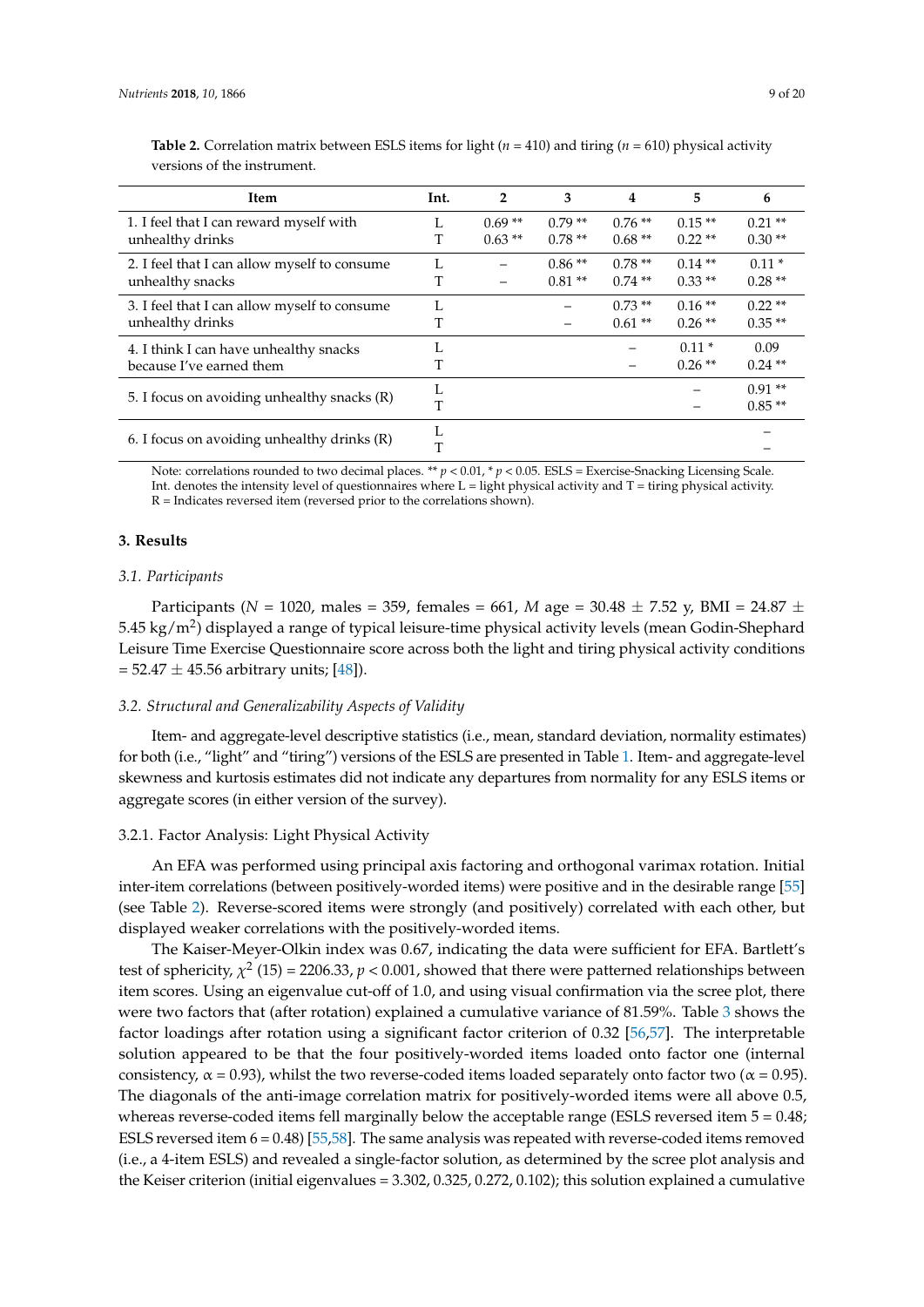variance of 82.54% and all items loaded meaningfully onto this primary factor (factor loadings all >0.50 [\[55\]](#page-18-9)) as shown in Table [3.](#page-9-0) Recommendations from Hair, Black, Babin, and Anderson [\[55\]](#page-18-9) were used when interpreting the minimum factor item loadings (i.e., loadings greater than  $\pm 0.5$  are considered the minimum for practical significance).

**Item Int. 6-Item ESLS 4-Item ESLS F1 F2 F1** ESLS item 1  $L = 0.83$  0.84<br>T 0.82 0.82 0.82 ESLS item 2 L 0.89 0.89 0.87 ESLS item 3  $L = \begin{matrix} 0.91 & 0.92 \\ 0.88 & 0.89 \end{matrix}$ 0.88 ESLS item 4  $L = 0.86$  0.85 0.85 0.85 0.79 ESLS rev item 5  $L$  0.91 Removed<br>T 0.93 Removed Removed ESLS rev item 6  $L$  0.99 Removed<br>T 0.92 Removed Removed Initial Eigenvalues  $\begin{array}{ccc} \text{L} & 3.42 & 1.79 & 3.30 \\ \text{T} & 3.50 & 1.48 & 3.12 \end{array}$  $3.50$ % of variance  $\begin{array}{ccc} L & 56.98 & 29.89 & 82.54 \ T & 58.33 & 24.61 & 78.09 \end{array}$ 58.33 α L 0.93 0.95 0.93<br>T 0.91 0.92 0.91 T 0.91 0.92 0.91

<span id="page-9-0"></span>**Table 3.** Factor loadings, eigenvalues, and alpha coefficients for six- and four-item versions of the light  $(n = 410)$ ; varimax rotation; rotated factor matrix loadings) and tiring  $(n = 610)$ ; direct oblimin rotation; pattern matrix loadings) physical activity versions of the ESLS.

ESLS = Exercise-Snacking Licensing Scale. Int. denotes the intensity level of questionnaires where L = light physical activity and  $T =$  tiring physical activity. F1 and F2 denote Factor 1 and Factor 2.

# 3.2.2. Factor Analysis: Tiring Physical Activity

An EFA was performed using principal axis factoring and oblique direct oblimin rotation (rather than varimax rotation as was the case in the light physical activity condition) due to the two factors correlating (*r* = 0.32) in an exploratory principal components analysis [\[56\]](#page-18-10). Inter-item correlations—all of which were positive—were largely consistent with those observed for the light physical activity ESLS (see Table [2\)](#page-8-0). When performing the factor analyses using scores derived from the six-item ESLS, the Kaiser-Meyer-Olkin index was 0.63, indicating the data were sufficient for EFA. Bartlett's test of sphericity,  $\chi^2$  (15) = 2814.43,  $p < 0.001$ , showed that there were patterned relationships between the items. The diagonals of the anti-image correlation matrix were over 0.5 for both positively and negatively worded items [\[55](#page-18-9)[,58\]](#page-18-12). Using an eigenvalue cut-off of 1.0, and using visual confirmation via the scree plot, there were two factors that explained a cumulative variance of 82.94%. The interpretable solution again appeared to be that the four positively worded items loaded on factor one ( $\alpha$  = 0.91), whilst the two reverse-coded items again loaded separately onto a second factor ( $\alpha$  = 0.92). Table [3](#page-9-0) shows the pattern matrix using a significant factor criterion of 0.32 [\[56](#page-18-10)[,57\]](#page-18-11). With reverse-coded items removed, analyses revealed evidence of a single-factor solution as determined by the scree plot analysis and the Keiser criterion (initial eigenvalues = 3.124, 0.418, 0.359, 0.100). The single-factor solution explained a cumulative variance of 78.09%, and all items loaded meaningfully onto this primary factor (factor loadings all  $>0.50$  [\[55\]](#page-18-9)) as shown in Table [3.](#page-9-0)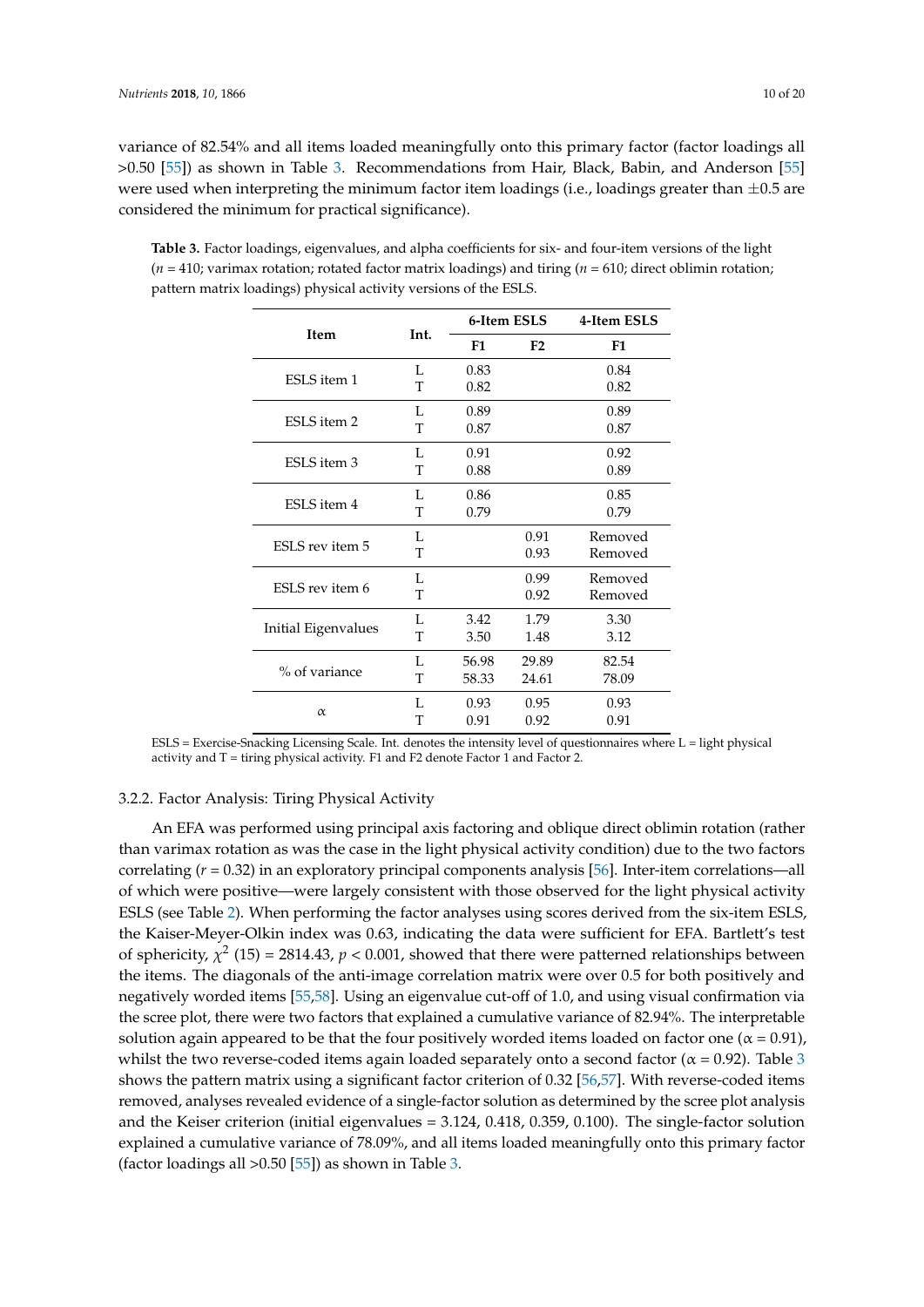## 3.2.3. Differences in ESLS Scores for Light Versus Tiring Physical Activity

To aid interpretations regarding the generalizability aspect of validity, all outputs described above are separated (in tables) according to the intensity of physical activity associated with the ESLS. Broadly, the consistency in terms of factor analytic findings (between the light and tiring versions of the ESLS) does appear to lend initial support for the generalizability aspect of validity. Independent-samples *t*-tests—conducted using the aggregate-level scores for the ESLS—revealed that licensing (endorsement) of unhealthy snacks around exercise was significantly stronger when participants were considering their involvement in "tiring" in comparison to "light" physical activity. Outputs from analyses using both the six-item ESLS,  $t(1018) = -2.23$ ,  $p = 0.026$ , and four-item ESLS, *t*(1018) = −3.21, *p* = 0.001, revealed that participants reported greater endorsement of licensing when responding with tiring, relative to light, physical activity in mind. Mean and standard deviations for the six- and four-item ESLS, when phrased in response to light and tiring physical activity, are presented in Table [1.](#page-4-0) The absolute values (i.e., combining light and tiring physical activity conditions) of the six-item (3.39  $\pm$  1.33) and four-item (3.37  $\pm$  1.58) ESLS were at approximately the mid-point of the scale, indicating that there were minimal concerns regarding ceiling or floor effects for typical responses on either version of the instrument.

## *3.3. External Aspect of Validity*

For the purpose of examining associations with relevant correlates, correlations using aggregate scores from both the six- (ESLS6) and four-item (ESLS4; reverse-coded items removed) instruments were computed. Correlations for both the "light" and "tiring" versions of the ESLS are presented separately (for correlation outputs in relation to exercise correlates see Table [4](#page-11-0) and diet-related correlates see Table [5\)](#page-12-0). For composite-level descriptive statistics and alpha coefficients for exercise—(Table S1) and diet-related correlates (Table S2), please refer to the Supplementary Materials.

#### 3.3.1. Exercise Correlates

With respect to exercise motivation (i.e., relative autonomy index scores computed using Behavioral Regulation of Exercise Questionnaire-2 subscales), scores on both "light" and "tiring" physical activity versions of the ESLS6 and ESLS4 displayed significant negative correlations with participants' exercise motivation. Specifically, individuals scored lower on licensing beliefs around unhealthy snacking following exercise when they reported higher-quality (i.e., more autonomous, relative to controlled) motivation for exercise. With respect to scores on all subscales within the Exercise Motivations Inventory-2 (i.e., exercising for enjoyment, revitalization, ill-health avoidance, positive health, weight management, and appearance), significant negative correlations were observed with scores on the "tiring" ESLS6. For example, when individuals strongly endorsed exercise as a means of revitalization, for health improvement, or for weight management, they reported weaker licensing beliefs. Interestingly, the same broad pattern was observed for ESLS6 scores even when respondents were considering their responses to light physical activity (with the exception of a non-significant correlation with the weight-management motive). As indicated in Table [4,](#page-11-0) correlations between ESLS4 scores and Exercise Motivations Inventory-2 subscale scores were largely non-significant (for both "light" and "tiring" versions of the ESLS4). Finally, it was observed that ESLS6 scores were significantly and negatively correlated with participants' leisure-time physical activity levels within the "tiring" (but not "light") version of the ESLS (ESLS4 scores were not significantly correlated with physical activity levels). The significant correlation indicated that participants in the sample who were relatively more active were less likely to endorse the licensing of unhealthy foods/drinks following tiring physical activity.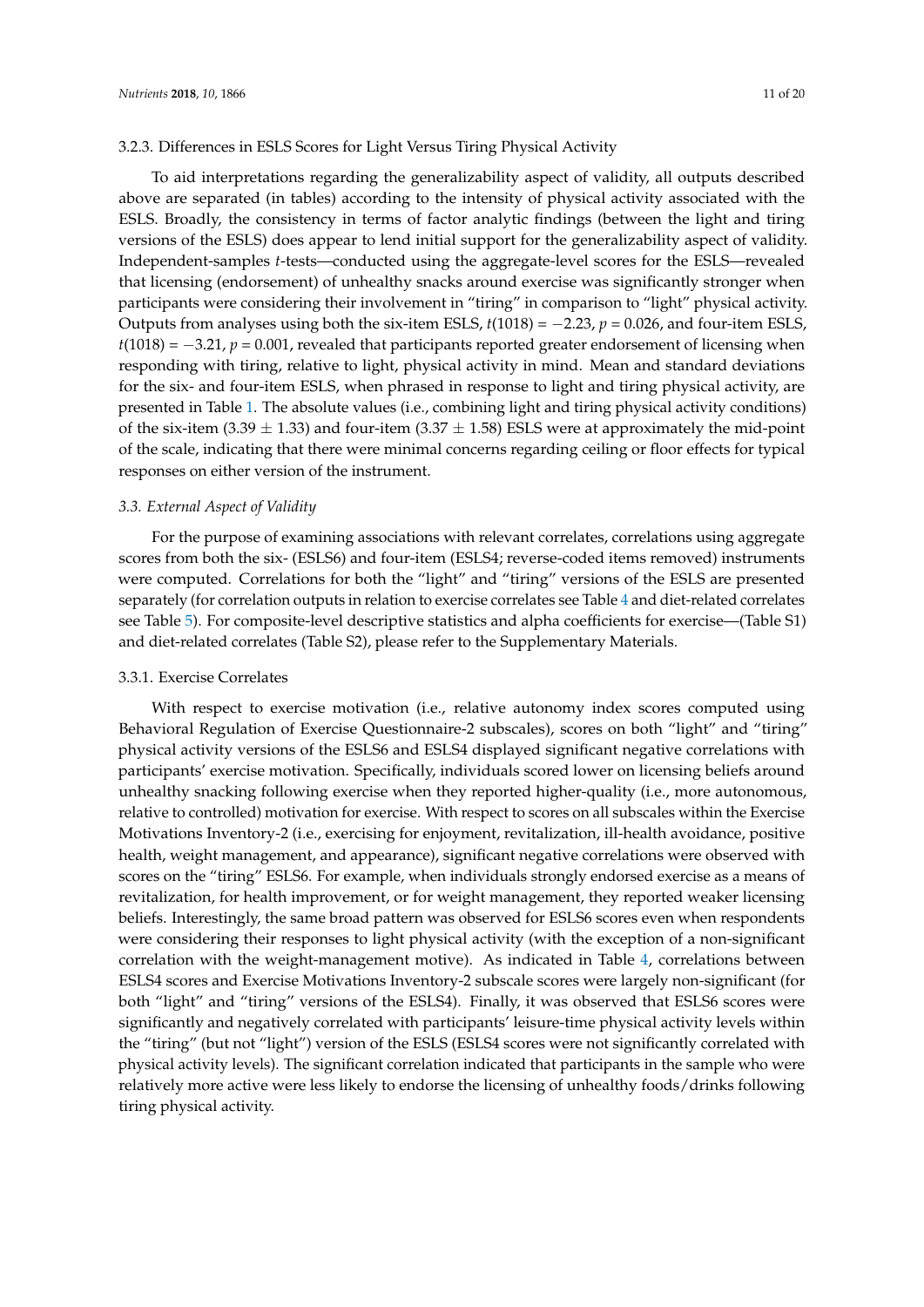| Variable                                       | Int.            | $\overline{2}$           | 3         | 4                        | 5                        | 6                        | $\overline{7}$    | 8                        | 9                 | 10       |
|------------------------------------------------|-----------------|--------------------------|-----------|--------------------------|--------------------------|--------------------------|-------------------|--------------------------|-------------------|----------|
| 1. Licensing (6-item ESLS score)               | L               | $0.90**$                 | $-0.34**$ | $-0.23**$                | $-0.19**$                | $-0.21**$                | $-0.22**$         | $-0.04$                  | $-0.15*$          | $-0.11$  |
|                                                | T               | $0.92**$                 | $-0.30**$ | $-0.14*$                 | $-0.16**$                | $-0.24$ **               | $-0.27**$         | $-0.14*$                 | $-0.18**$         | $-0.13*$ |
| 2. Licensing (4-item ESLS score)               | L               | $\qquad \qquad -$        | $-0.28**$ | $-0.03$                  | 0.01                     | $-0.03$                  | $-0.05$           | 0.13                     | 0.04              | $-0.09$  |
|                                                | T               | $\overline{\phantom{m}}$ | $-0.33**$ | $-0.01$                  | $-0.03$                  | $-0.11$                  | $-0.14*$          | 0.02                     | $-0.02$           | $-0.08$  |
| 3. Motivation for exercise                     | L               |                          | -         | $0.64**$                 | $0.60**$                 | $0.37**$                 | $0.47**$          | 0.07                     | $0.17*$           | $0.17*$  |
|                                                | T               |                          | -         | $0.59**$                 | $0.58**$                 | $0.28**$                 | $0.38**$          | 0.10                     | $0.16**$          | $0.19**$ |
|                                                | L               |                          |           | -                        | $0.89**$                 | $0.62**$                 | $0.71**$          | $0.38**$                 | $0.51**$          | $0.22**$ |
| 4. Exercising for enjoyment                    | T               |                          |           | $\overline{\phantom{0}}$ | $0.91**$                 | $0.54**$                 | $0.61**$          | $0.37**$                 | $0.51**$          | $0.26**$ |
|                                                | L               |                          |           |                          | $\overline{\phantom{0}}$ | $0.65**$                 | $0.73**$          | $0.40**$                 | $0.56**$          | $0.21**$ |
| 5. Exercising for revitalization               | T               |                          |           |                          | $\overline{\phantom{0}}$ | $0.59**$                 | $0.66**$          | $0.39**$                 | $0.55**$          | $0.30**$ |
|                                                | L               |                          |           |                          |                          |                          | $0.87**$          | $0.59**$                 | $0.66**$          | 0.08     |
| 6. Exercising to avoid ill-health              |                 |                          |           |                          |                          | $\overline{\phantom{0}}$ | $0.84**$          | $0.59**$                 | $0.64**$          | $0.25**$ |
| 7. Exercise for positive health                | L               |                          |           |                          |                          |                          | $\qquad \qquad -$ | $0.57**$                 | $0.68**$          | 0.14     |
|                                                | T               |                          |           |                          |                          |                          | $\qquad \qquad -$ | $0.60**$                 | $0.72**$          | $0.23**$ |
|                                                | L               |                          |           |                          |                          |                          |                   | $\overline{\phantom{0}}$ | $0.77**$          | 0.04     |
| 8. Exercise for weight management              | T               |                          |           |                          |                          |                          |                   | $\qquad \qquad -$        | $0.71**$          | 0.10     |
| 9. Exercising for appearance                   | L               |                          |           |                          |                          |                          |                   |                          | $\qquad \qquad -$ | 0.02     |
|                                                |                 |                          |           |                          |                          |                          |                   |                          |                   | $0.17**$ |
| 10. Godin-Shephard leisure time exercise score | L ( $n = 179$ ) |                          |           |                          |                          |                          |                   |                          |                   |          |
|                                                | $T(n = 262)$    |                          |           |                          |                          |                          |                   |                          |                   |          |

**Table 4.** Correlations with exercise correlates for four- and six-item versions of "light" (*n* = 199) and "tiring" (*n* = 297) ESLS.

<span id="page-11-0"></span>Note: ESLS = Exercise-Snacking Licensing Scale. Int. denotes the intensity level of questionnaires where L = light physical activity and T = tiring physical activity. \*\* *p* < 0.01, \* *p* < 0.05. Motivation for exercise = measured by the relative autonomy index of the Behavioral Regulation of Exercise Questionnaire-2. Exercising for: enjoyment, revitalization, to avoid ill-health, for positive health, weight management or appearance, measured by subscales of the Exercise Motivations Inventory-2.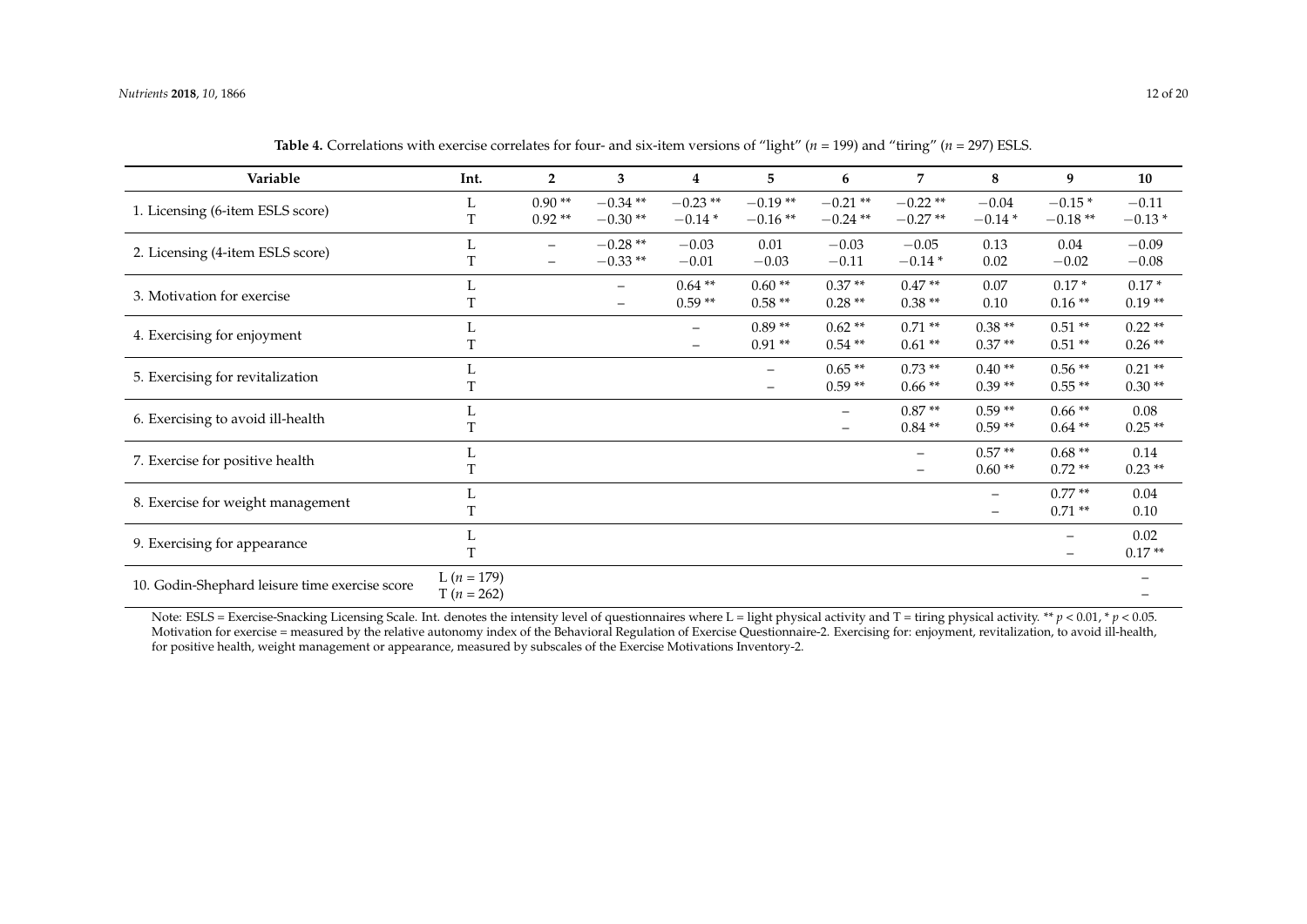## 3.3.2. Diet-Related and Dispositional Correlates

Scores on both the "light" and "tiring" versions of the ESLS6 and ESLS4 were significantly correlated in a positive direction with participants' affective and instrumental attitudes towards unhealthy snacks (see Table [5\)](#page-12-0). That is, it appeared that individuals reported stronger licensing of unhealthy snacks around exercise when they rated unhealthy snacks (on the whole) as more pleasurable/enjoyable (affective attitude) and perceived them to be (relatively more) healthy (instrumental attitude). Significant negative correlations were also observed for scores on both the "light" and "tiring" versions of the ESLS6 and ESLS4, with respect to individuals' general trait self-control and food-related self-control (i.e., participants with greater self-control reported weaker licensing beliefs). Finally, it was observed that scores on both versions of the ESLS6 and ESLS4 were significantly correlated in a positive direction with participants' general and diet-related compensatory health beliefs. Importantly, however, the strength of these correlations (*r* range 0.22 to 0.46) indicated that ESLS scores were empirically distinguishable from scores on these existing (and related) compensatory belief instruments.

<span id="page-12-0"></span>**Table 5.** Correlations with diet-related and dispositional correlates for four- and six-item versions of "light" ( $n = 211$ ) and "tiring" ( $n = 313$ ) ESLS.

| Variable                         | Int. | $\overline{2}$           | 3        | 4        | 5         | 6          | 7         | 8          |
|----------------------------------|------|--------------------------|----------|----------|-----------|------------|-----------|------------|
| 1. Licensing (6-item ESLS score) | L    | $0.90**$                 | $0.26**$ | $0.18**$ | $-0.23**$ | $-0.20**$  | $0.33**$  | $0.30**$   |
|                                  | T    | $0.91**$                 | $0.28**$ | $0.27**$ | $-0.19**$ | $-0.20**$  | $0.38**$  | $0.22**$   |
| 2. Licensing (4-item ESLS score) | L    |                          | $0.31**$ | $0.21**$ | $-0.21**$ | $-0.24$ ** | $0.43**$  | $0.39**$   |
|                                  | T    | $\overline{\phantom{0}}$ | $0.27**$ | $0.30**$ | $-0.17**$ | $-0.22**$  | $0.46**$  | $0.30**$   |
| 3. Affective attitudes           | L    |                          |          | 0.05     | $-0.15*$  | $-0.30**$  | $0.16*$   | $0.15*$    |
|                                  | т    |                          | -        | $0.14*$  | $-0.25**$ | $-0.26**$  | 0.10      | 0.02       |
| 4. Instrumental attitudes        | L    |                          |          | -        | 0.06      | 0.07       | $0.33**$  | $0.21**$   |
|                                  | T    |                          |          | -        | 0.03      | 0.02       | $0.41**$  | $0.32**$   |
| 5. Trait self-control            | L    |                          |          |          |           | $0.65**$   | $-0.17*$  | $-0.29**$  |
|                                  | T    |                          |          |          | -         | $0.60**$   | $-0.14*$  | $-0.10$    |
|                                  | L    |                          |          |          |           |            | $-0.20**$ | $-0.34$ ** |
| 6. Food-related self-control     | T    |                          |          |          |           | -          | $-0.13*$  | $-0.05$    |
| 7. Compensatory health beliefs   | L    |                          |          |          |           |            |           | $0.71**$   |
|                                  | T    |                          |          |          |           |            |           | $0.69**$   |
| 8. Diet-related compensatory     | L    |                          |          |          |           |            |           |            |
| health beliefs                   | T    |                          |          |          |           |            |           |            |

Note: ESLS = Exercise-Snacking Licensing Scale. Int. denotes the intensity level of questionnaires where L = light physical activity and T = tiring physical activity. \*\*  $p < 0.01$ , \*  $p < 0.05$ .

## **4. Discussion**

Compensatory health beliefs represent the notion that one can counteract the effects of a negative health behavior (e.g., smoking) by engaging in a "paired" positive behavior (e.g., exercise) [\[17\]](#page-16-14). In some instances, these compensatory pairings may operate in the reverse direction [\[18,](#page-16-15)[21\]](#page-17-1), whereby individuals could use their engagement in a positive, healthy behavior (such as exercise) to justify, or license themselves to, an unhealthy behavior (e.g., unhealthy food). In the case of exercise and nutritional "pairings", this form of licensing may, in part, explain the modest weight-loss experienced by some individuals during exercise-only interventions [\[3,](#page-16-8)[12](#page-16-9)[,13\]](#page-16-10). In light of the potential health implications of these beliefs, and the developing literature regarding compensatory health beliefs, there is a need for researchers to direct their attention to developing—and presenting validity evidence for—instruments that assess these forms of licensing (as well as other diverse compensatory pairings). The ESLS is a brief instrument that has been used in recent studies to assess licensing beliefs relating to the consumption of unhealthy snack foods/drinks around exercise [\[26,](#page-17-7)[27\]](#page-17-6). Despite preliminary evidence to support the use of the ESLS [\[26,](#page-17-7)[27\]](#page-17-6), it is necessary to consider in more detail several key aspects of validity associated with scores derived from this instrument. With that in mind, the aim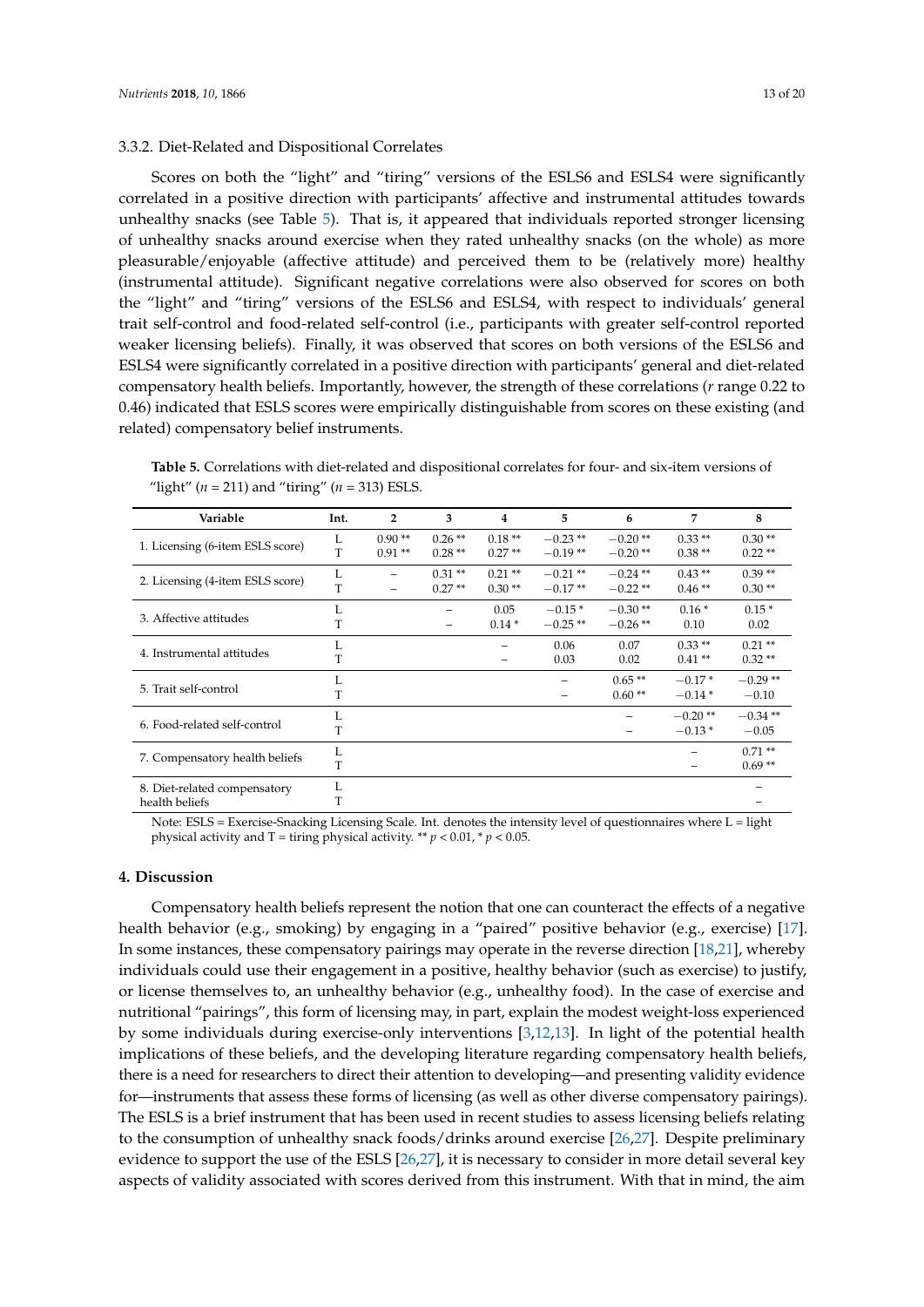of this investigation was to assess the structural, external and generalizability aspects of validity associated with scores on the ESLS among a large representative sample. Analyses revealed support for the utility, refinement, and continued use of the ESLS; in the material that follows, broad conclusions that can be drawn from the present study are identified, and important recommendations for future research are presented.

Analyses regarding the structural aspect of validity for scores on the ESLS indicated that researchers may wish to use the instrument in the future with or without the reverse-coded items. Analyses for the six-item (i.e., original, previously used) ESLS indicated that the reverse-coded items may load onto a second (separate) factor. It is not uncommon for reverse-coded items to load separately from positively-worded items [\[29,](#page-17-9)[30,](#page-17-11)[34\]](#page-17-13), and researchers may conclude that the benefits of including reverse-coded items (e.g., maintaining participant alertness, minimizing acquiescence bias) outweigh any modelling or interpretive complications brought about by the second factor. Alternatively, researchers may justify the use of a single-factor (six-item) ESLS on the basis that the reverse-coded (second) factor may simply be a methodological artefact and not conceptually meaningful in its own right [\[29](#page-17-9)[,59\]](#page-18-13). It is possible, of course, that the second factor may be substantively important, and may have emerged due to a substantive underlying reason. For example, there is a well-established approach-avoidance distinction in the psychological literature [\[60\]](#page-18-14), reflecting people's tendencies to focus on either approaching a desired state or avoiding an undesired state. Rather than simply being a product of methodology (i.e., wording), therefore, it is possible that the positively-worded ("allowing reward") ESLS items may represent an approach notion, whereas the negatively-worded ("avoiding unhealthy snacks") items may represent an altogether different underlying (i.e., avoidance) motive. If this is the case, it may be beneficial for researchers to not only consider a two-factor approach to scoring the ESLS, but also to investigate whether a more comprehensive assessment of the avoidance motive may be warranted (e.g., by adding additional items to the reverse-coded section of the ESLS so as to improve conceptual coverage).

A practical alternative to using the six-item ESLS—which was supported empirically in this investigation—would be for researchers to move forward with a four-item version of the instrument (i.e., without reverse-coded items). Indeed, balanced against the documented benefits of reverse-coded items, it has been noted recently in the psychometric literature [\[31\]](#page-17-10) that reverse-coded items may contribute to unexpected factor structures [\[29,](#page-17-9)[30](#page-17-11)[,34\]](#page-17-13) and miscomprehension [\[33\]](#page-17-12). In support of this approach, it is important to highlight that the reverse-coded items displayed somewhat inconsistent inter-item correlations (when compared to those observed between positively-worded items). The validation of psychological instruments is an iterative process, and given that work on the ESLS is at an early stage, it would likely be premature to present here a "preferred" strategy out of those discussed above (e.g., a four-item ESLS, a six-item ESLS with or without acknowledgement of the potential second factor). What is important to note, however, is that there appears sufficient support for either strategy. For both the four- and six-item ESLS, it was observed that items and composite scores followed a relatively normal distribution; analyses also revealed support for the internal consistency of scores from both the four- and six-item measures. That being the case, when drawing conclusions about the optimal approach—at least with respect to the structural aspect of validity for the ESLS—it is encouraged that researchers take into account their specific research questions and intended modelling strategies.

It was noteworthy that scores on the four- and six-item ESLS displayed relatively consistent associations with correlates (perhaps with the notable exception of Exercise Motivations Inventory-2 subscale scores; see Table [4\)](#page-11-0). That is, it appears that any decision about the inclusion of reverse-coded items may not, on the whole, have a substantial effect on the external aspect of validity for ESLS scores. It was encouraging that ESLS scores aligned with dispositional, diet-related, and exercise correlates, such that individuals were more likely to endorse licensing beliefs when (for example) they: (a) reported lower-quality (i.e., more controlled) motivation for exercise; (b) had stronger affective and instrumental attitudes toward unhealthy foods/drinks; (c) were (relatively) low on general and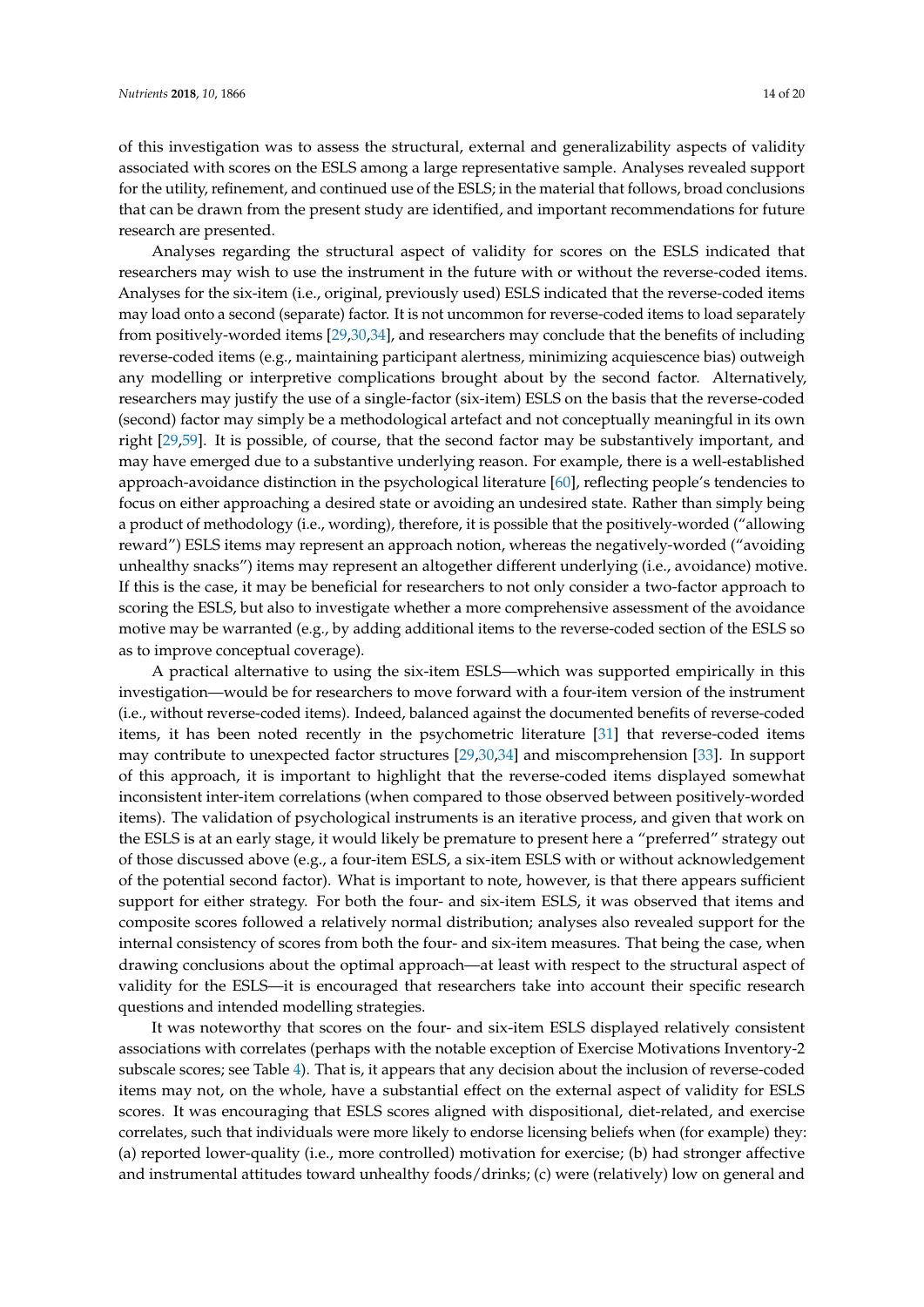food-related self-control and (d) tended to more strongly endorse other related compensatory health beliefs. These findings were consistent for scores derived from both the four- and six-item instrument, and were also present for "light" and "tiring" versions of the ESLS. Taken together, the inspection of correlations within this study provide important support for the external aspect of validity, and also demonstrate that individuals' licensing perceptions regarding unhealthy snacks around one's exercise involvement—when assessed using the ESLS—are empirically distinguishable from other compensatory health beliefs.

It is important to highlight that analyses associated with the external aspect of validity in this study may aid in identifying modifiable correlates that represent suitable targets for interventions designed to minimize unhealthy licensing beliefs (and potentially, practices). With respect to exercise motivation, these findings corroborate those reported by West et al. [\[26\]](#page-17-7), further supporting the robustness of the ESLS within different populations, and indicate that interventions designed to encourage more positive exercise experiences (e.g., characterized by enjoyment and interest; see [\[11](#page-16-7)[,61\]](#page-18-15)) may have downstream benefits in terms of alleviating licensing beliefs post-exercise. Similarly, in terms of dispositional and dietary factors, it was interesting to observe a negative relationship between self-control and licensing even when individuals were considering light intensity bouts of physical activity (for both the fourand six-item composite score). There are examples in the literature of training programs that have been used to successfully bolster individuals' self-control "stores" [\[62\]](#page-18-16), and it appears from the results presented in this study that the benefits of such programs could possibly extend to the restriction of unhealthy licensing beliefs around exercise participation. However, further research is required to confirm this proposition. Finally, those who seek to promote health improvement and weight loss through physical activity programs may benefit from considering the positive correlations observed between attitudinal constructs and ESLS scores (for four- and six-item composite scores on both light and tiring versions of the survey). Changing long-held affective attitudes (e.g., that chocolate and high-fat drinks are enjoyable) through training response inhibition to unhealthy food stimuli, may provide one possible avenue for future interventions [\[63\]](#page-18-17). Alternatively, one's instrumental attitudes may be susceptible to modification through the provision of compelling information and educational material [\[64,](#page-18-18)[65\]](#page-18-19). The results presented in this study indicate that such approaches may prove to be effective for dampening the unhealthy licensing response around exercise. Indeed, although intervention-based work has begun to emerge surrounding the modification of exercise-specific licensing beliefs [\[27\]](#page-17-6), future efforts in this area may be strengthened by drawing from the correlations observed in this study.

One noteworthy strength of this validation study is that the results provided support for the use of different versions of the ESLS. More specifically, it was demonstrated that the findings regarding factor structure, internal consistency, normality, and correlations (both inter-item and with other constructs) were largely replicable regardless of whether individuals were responding to the ESLS in terms of light or tiring physical activity involvement. As well as offering important evidence for the generalizability aspect of validity, these findings provide a platform for the use of the ESLS across a myriad of modalities and intensities of physical activity in the future. In addition, whilst displaying consistency in terms of these aspects of validity, it was interesting that the absolute magnitude (or strength) of ESLS scores *did* differ significantly for the light vs. tiring versions of the instrument. That is, individuals tended to more strongly endorse unhealthy licensing responses when considering their involvement in tiring (compared with light intensity) physical activity. This observation was noteworthy insofar as it provided further evidence for the validity of the ESLS—specifically, it demonstrated that ESLS scores were sensitive to physical-activity intensity, supporting the role of perceived effort in compensatory behaviors [\[9,](#page-16-17)[10,](#page-16-18)[35\]](#page-17-14). Meanwhile, from a practical perspective, the stronger licensing responses associated with "tiring" physical activity may be important for practitioners to bear in mind when considering the potential side-effects they should guard against when prescribing or supervising high-intensity physical activity.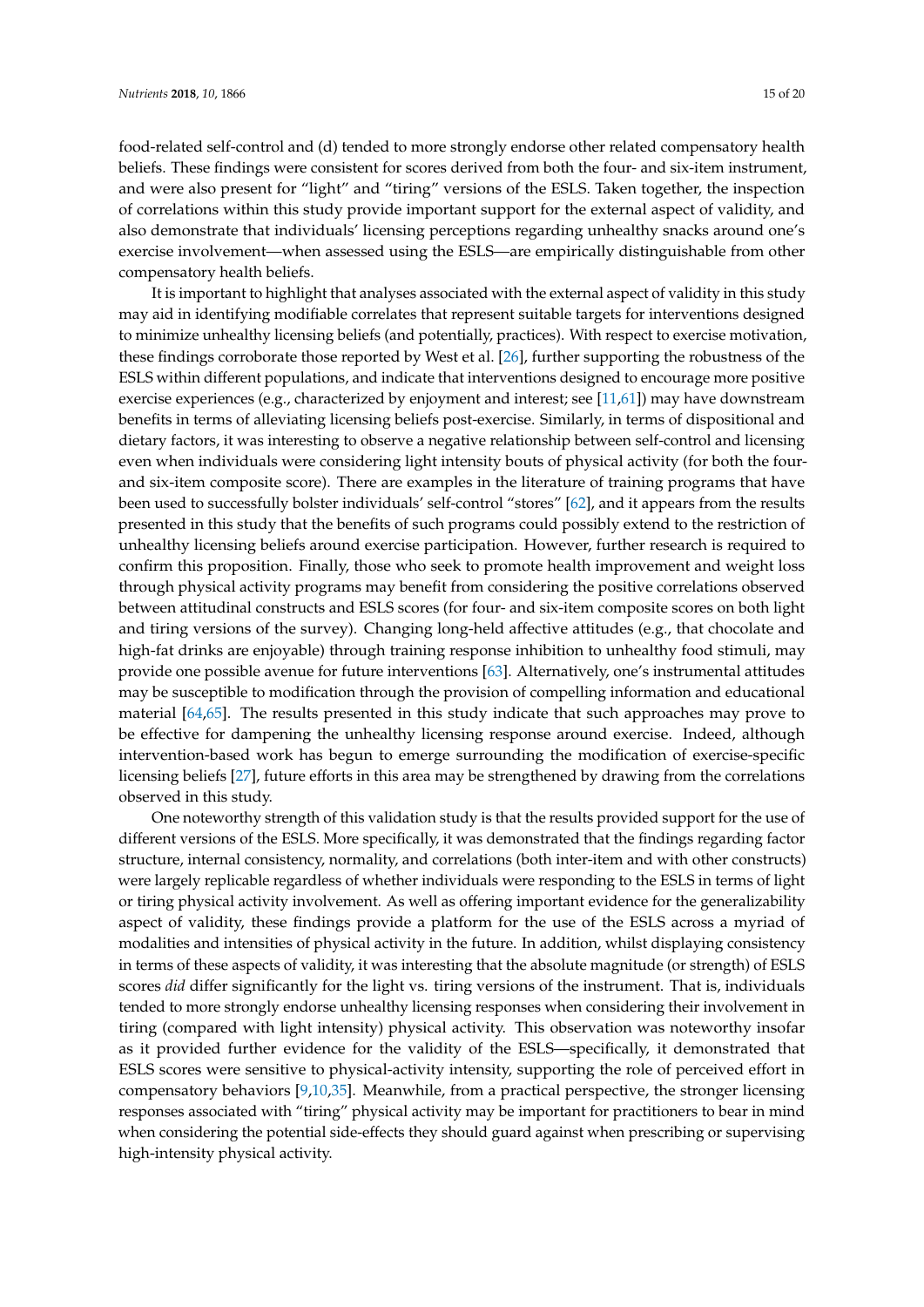## *Limitations and Future Directions*

The process of construct validation occurs through the accumulation of numerous studies and the refinement of instruments based on empirical evidence [\[66\]](#page-18-20). This study provides an important platform for further work in this area, as it represents the first systematic approach to the assessment of structural, external and generalizability aspects of validity for the ESLS [\[28\]](#page-17-8). The conclusions drawn from this study should, however, be considered in light of its limitations. First, it is important to note that *actual* snacking or dietary behaviors was not assessed. In order to generate a more comprehensive understanding of the behavioral implications of licensing beliefs, and to further widen the nomological net surrounding the ESLS, researchers are encouraged to examine food and drink intake (a) in naturalistic surroundings through the use of food [\[67](#page-18-21)[,68\]](#page-18-22) and snack food [\[69,](#page-19-0)[70\]](#page-19-1) diaries, and (b) through laboratory-based protocols that offer the benefit of controlled methods to quantify healthy and unhealthy food/drink intake following exercise [\[11\]](#page-16-7). In a similar manner, although a broad range of correlates were examined, indicators of health status were not assessed. As a result, this investigation cannot make any conclusions about the potential health outcomes associated with licensing perceptions of this kind. For future research, it would be valuable to examine the degree to which licensing beliefs—assessed using the ESLS—relate to, and potentially influence, downstream health outcomes (e.g., weight, blood pressure, cholesterol).

Although the findings presented in this study advance our understanding of the validity of scores derived from the ESLS, there is also value in future research that employs test-retest procedures to document stability and/or change for the four- and six-item ESLS [\[55\]](#page-18-9). Repeated assessments may provide valuable information regarding intra-individual variability in licensing responses, which is important so as to inform future intervention efforts. Finally, it is worth noting that participants in this investigation were responding to a "hypothetical" exercise scenario, and were not rating licensing perceptions in advance of, or following, an actual bout of exercise. In the future, researchers may wish to assess licensing beliefs directly before or after an exercise session [\[26\]](#page-17-7), and examine if and how licensing responses fluctuate in response to physical activity of different modes, duration, and intensity.

#### **5. Conclusions**

In conclusion, these findings provide support for aspects of structural, external and generalizability validity associated with scores derived from the ESLS, and in turn, suggests that a fouror six-item ESLS may be an effective tool for practitioners and researchers seeking to measure and modify individuals' licensing responses around exercise and unhealthy snacking. From a conceptual perspective, this study offers valuable insight into key aspects of validity for different versions of the ESLS, and broadens what is known about the correlates associated with individuals' licensing beliefs relating to unhealthy snack intake around exercise. Having a brief and effective tool to assess licensing beliefs around exercise and unhealthy snacking may: (a) highlight individuals that are at high risk of undermining their long-term health and wellbeing goals when embarking on an exercise program, and; (b) provide insights into how exercise interventions can be delivered, to minimize the risk of compensatory snacking around exercise (e.g., through increasing autonomous forms of motivation for exercise). A crucial next step in the use of the ESLS—and instruments assessing other compensatory health beliefs—is to begin to understand if, when, and how these beliefs may play a role in shaping one's dietary behavior and influence health outcomes associated with physical-activity participation.

**Supplementary Materials:** The following are available online at [http://www.mdpi.com/2072-6643/10/12/1866/](http://www.mdpi.com/2072-6643/10/12/1866/s1) [s1,](http://www.mdpi.com/2072-6643/10/12/1866/s1) Table S1: Composite-level descriptive statistics and alpha coefficients within exercise correlates in the light (*n* = 199) and tiring (*n* = 297) physical activity conditions, Table S2: Composite-level descriptive statistics and alpha coefficients within diet-related and dispositional correlates in the light (*n* = 211) and tiring (*n* = 313) physical activity conditions.

**Author Contributions:** Conceptualization, methodology, validation; all authors. Formal Analysis and Project Administration, J.S.W. Writing-Original Draft Preparation was conducted by J.S.W. subsequently all authors revised, edited and approved the final version of the manuscript.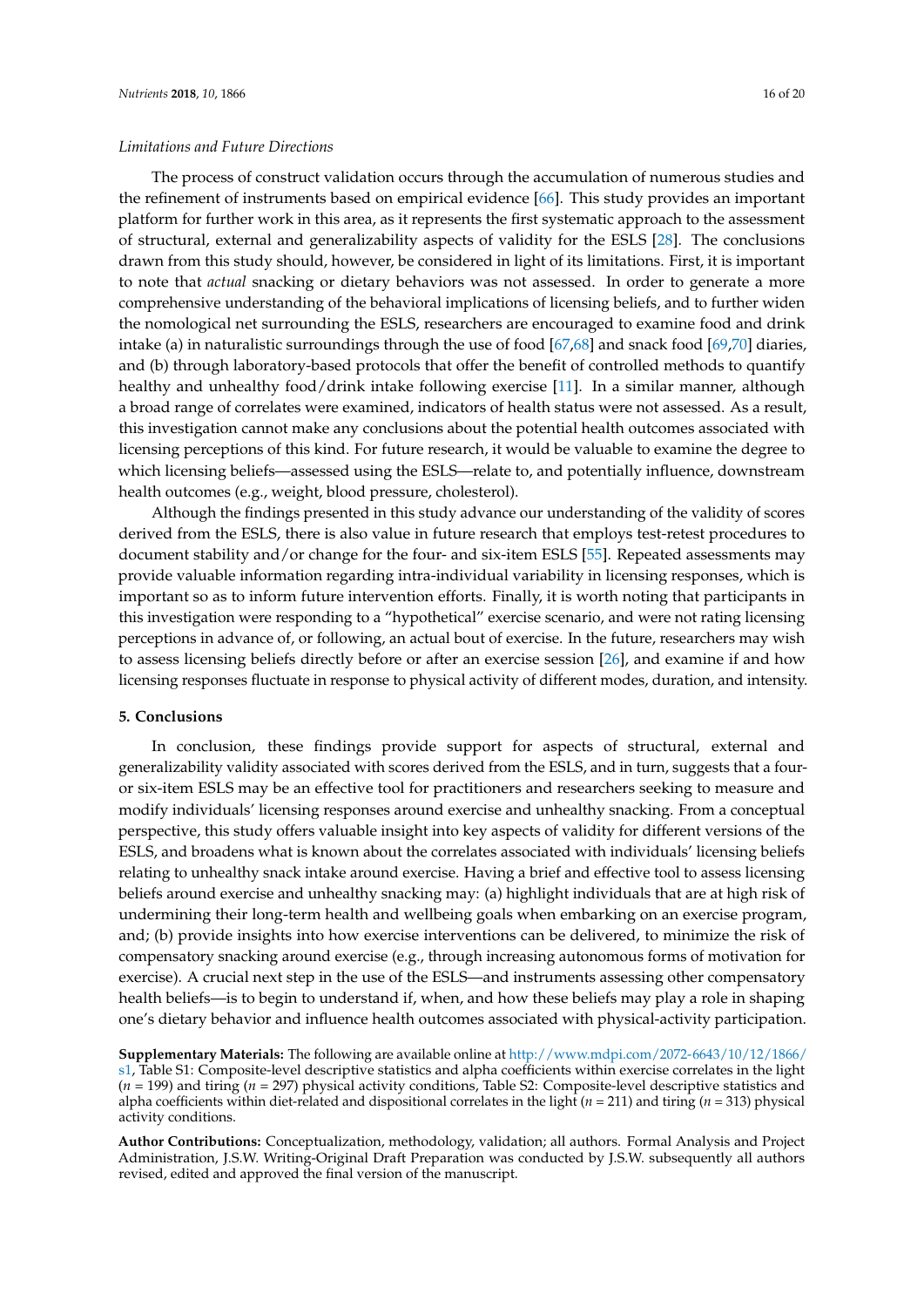**Funding:** This research received no external funding.

**Conflicts of Interest:** The authors declare no conflict of interest.

## **References**

- <span id="page-16-0"></span>1. King, N.A.; Hopkins, M.; Caudwell, P.; Stubbs, J.R.; Blundell, J.E. Beneficial effects of exercise: Shifting the focus from body weight to other markers of health. *Br. J. Sports Med.* **2009**, *43*, 924–927. [\[CrossRef\]](http://dx.doi.org/10.1136/bjsm.2009.065557) [\[PubMed\]](http://www.ncbi.nlm.nih.gov/pubmed/19793728)
- <span id="page-16-1"></span>2. Hellénius, M.-L.; de Faire, U.; Berglund, B.; Hamsten, A.; Krakau, I. Diet and exercise are equally effective in reducing risk for cardiovascular disease. Results of a randomized controlled study in men with slightly to moderately raised cardiovascular risk factors. *Atherosclerosis* **1993**, *103*, 81–91. [\[CrossRef\]](http://dx.doi.org/10.1016/0021-9150(93)90042-S)
- <span id="page-16-8"></span>3. Johns, D.J.; Hartmann-Boyce, J.; Jebb, S.A.; Aveyard, P. Diet or exercise interventions vs combined behavioral weight management programs: A systematic review and meta-analysis of direct comparisons. *J. Acad. Nutr. Diet.* **2014**, *114*, 1557–1568. [\[CrossRef\]](http://dx.doi.org/10.1016/j.jand.2014.07.005) [\[PubMed\]](http://www.ncbi.nlm.nih.gov/pubmed/25257365)
- <span id="page-16-2"></span>4. Kelley, G.A.; Kelley, K.S.; Roberts, S.; Haskell, W. Comparison of aerobic exercise, diet or both on lipids and lipoproteins in adults: A meta-analysis of randomized controlled trials. *Clin. Nutr.* **2012**, *31*, 156–167. [\[CrossRef\]](http://dx.doi.org/10.1016/j.clnu.2011.11.011) [\[PubMed\]](http://www.ncbi.nlm.nih.gov/pubmed/22154987)
- <span id="page-16-3"></span>5. Thornton, L.; Cameron, A.; McNaughton, S.; Waterlander, W.; Sodergren, M.; Svastisalee, C.; Blanchard, L.; Liese, A.; Battersby, S.; Carter, M.-A.; Sheeshka, J.; Kirkpatrick, S.; Sherman, S.; Cowburn, G.; Foster, C.; Crawford, D. Does the availability of snack foods in supermarkets vary internationally? *Int. J. Behav. Nutr. Phys. Act.* **2013**, *10*, 56–64. [\[CrossRef\]](http://dx.doi.org/10.1186/1479-5868-10-56) [\[PubMed\]](http://www.ncbi.nlm.nih.gov/pubmed/23672409)
- <span id="page-16-4"></span>6. Thornton, L.E.; Cameron, A.J.; McNaughton, S.A.; Worsley, A.; Crawford, D.A. The availability of snack food displays that may trigger impulse purchases in Melbourne supermarkets. *BMC Public Health* **2012**, *12*, 194–201. [\[CrossRef\]](http://dx.doi.org/10.1186/1471-2458-12-194) [\[PubMed\]](http://www.ncbi.nlm.nih.gov/pubmed/22420759)
- <span id="page-16-5"></span>7. King, N.; Caudwell, P.; Hopkins, M.; Byrne, N.; Colley, R.; Hills, A.; Stubbs, J.; Blundell, J. Metabolic and behavioral compensatory responses to exercise interventions: Barriers to weight loss. *Obesity* **2007**, *15*, 1373–1383. [\[CrossRef\]](http://dx.doi.org/10.1038/oby.2007.164) [\[PubMed\]](http://www.ncbi.nlm.nih.gov/pubmed/17557973)
- <span id="page-16-6"></span>8. Fenzl, N.; Bartsch, K.; Koenigstorfer, J. Labeling exercise fat-burning increases post-exercise food consumption in self-imposed exercisers. *Appetite* **2014**, *81*, 1–7. [\[CrossRef\]](http://dx.doi.org/10.1016/j.appet.2014.05.030) [\[PubMed\]](http://www.ncbi.nlm.nih.gov/pubmed/24879888)
- <span id="page-16-17"></span>9. McCaig, D.C.; Hawkins, L.A.; Rogers, P.J. Licence to eat: Information on energy expended during exercise affects subsequent energy intake. *Appetite* **2016**, *107*, 323–329. [\[CrossRef\]](http://dx.doi.org/10.1016/j.appet.2016.08.107) [\[PubMed\]](http://www.ncbi.nlm.nih.gov/pubmed/27554186)
- <span id="page-16-18"></span>10. Werle, C.O.C.; Wansink, B.; Payne, C.R. Is it fun or exercise? The framing of physical activity biases subsequent snacking. *Mark. Lett.* **2015**, *26*, 691–702. [\[CrossRef\]](http://dx.doi.org/10.1007/s11002-014-9301-6)
- <span id="page-16-7"></span>11. Beer, N.J.; Dimmock, J.A.; Jackson, B.; Guelfi, K.J. Providing choice in exercise influences food intake at the subsequent meal. *Med. Sci. Sports Exerc.* **2017**, *49*, 2110–2118. [\[CrossRef\]](http://dx.doi.org/10.1249/MSS.0000000000001330) [\[PubMed\]](http://www.ncbi.nlm.nih.gov/pubmed/28542003)
- <span id="page-16-9"></span>12. Finlayson, G.; Caudwell, P.; Gibbons, C.; Hopkins, M.; King, N.; Blundell, J. Low fat loss response after medium-term supervised exercise in obese is associated with exercise-induced increase in food reward. *J. Obes.* **2011**, *2011*, 615624. [\[CrossRef\]](http://dx.doi.org/10.1155/2011/615624) [\[PubMed\]](http://www.ncbi.nlm.nih.gov/pubmed/20886014)
- <span id="page-16-10"></span>13. King, N.A.; Hopkins, M.; Caudwell, P.; Stubbs, J.R.; Blundell, J.E. Individual variability following 12 weeks of supervised exercise: Identification and characterization of compensation for exercise-induced weight loss. *Int. J. Obes.* **2008**, *32*, 177–184. [\[CrossRef\]](http://dx.doi.org/10.1038/sj.ijo.0803712) [\[PubMed\]](http://www.ncbi.nlm.nih.gov/pubmed/17848941)
- <span id="page-16-11"></span>14. Cleobury, L.; Tapper, K. Reasons for eating 'unhealthy' snacks in overweight and obese males and females. *J. Hum. Nutr. Diet.* **2014**, *27*, 333–341. [\[CrossRef\]](http://dx.doi.org/10.1111/jhn.12169) [\[PubMed\]](http://www.ncbi.nlm.nih.gov/pubmed/24134077)
- <span id="page-16-12"></span>15. Verhoeven, A.A.C.; Adriaanse, M.A.; de Vet, E.; Fennis, B.M.; De Ridder, D.T.D. It's my party and I eat if I want to. Reasons for unhealthy snacking. *Appetite* **2015**, *84*, 20–27. [\[CrossRef\]](http://dx.doi.org/10.1016/j.appet.2014.09.013) [\[PubMed\]](http://www.ncbi.nlm.nih.gov/pubmed/25261101)
- <span id="page-16-13"></span>16. Moshier, S.J.; Landau, A.J.; Hearon, B.A.; Stein, A.T.; Greathouse, L.; Smits, J.A.J.; Otto, M.W. The development of a novel measure to assess motives for Compensatory Eating in Response to Exercise—The CEMQ. *Behav. Med.* **2016**, *42*, 93–104. [\[CrossRef\]](http://dx.doi.org/10.1080/08964289.2014.955077) [\[PubMed\]](http://www.ncbi.nlm.nih.gov/pubmed/25148129)
- <span id="page-16-14"></span>17. Knäuper, B.; Rabiau, M.; Cohen, O.; Patriciu, N. Compensatory health beliefs: Scale development and psychometric properties. *Psychol. Health* **2004**, *19*, 607–624. [\[CrossRef\]](http://dx.doi.org/10.1080/0887044042000196737)
- <span id="page-16-15"></span>18. Amrein, M.A.; Rackow, P.; Inauen, J.; Radtke, T.; Scholz, U. The role of Compensatory Health Beliefs in eating behavior change: A mixed method study. *Appetite* **2017**, *116*, 1–10. [\[CrossRef\]](http://dx.doi.org/10.1016/j.appet.2017.04.016) [\[PubMed\]](http://www.ncbi.nlm.nih.gov/pubmed/28433774)
- <span id="page-16-16"></span>19. Radtke, T.; Scholz, U.; Keller, R.; Knäuper, B.; Hornung, R. Smoking-specific compensatory health beliefs and the readiness to stop smoking in adolescents. *Br. J. Health Psychol.* **2011**, *16*, 610–625. [\[CrossRef\]](http://dx.doi.org/10.1348/2044-8287.002001) [\[PubMed\]](http://www.ncbi.nlm.nih.gov/pubmed/21199538)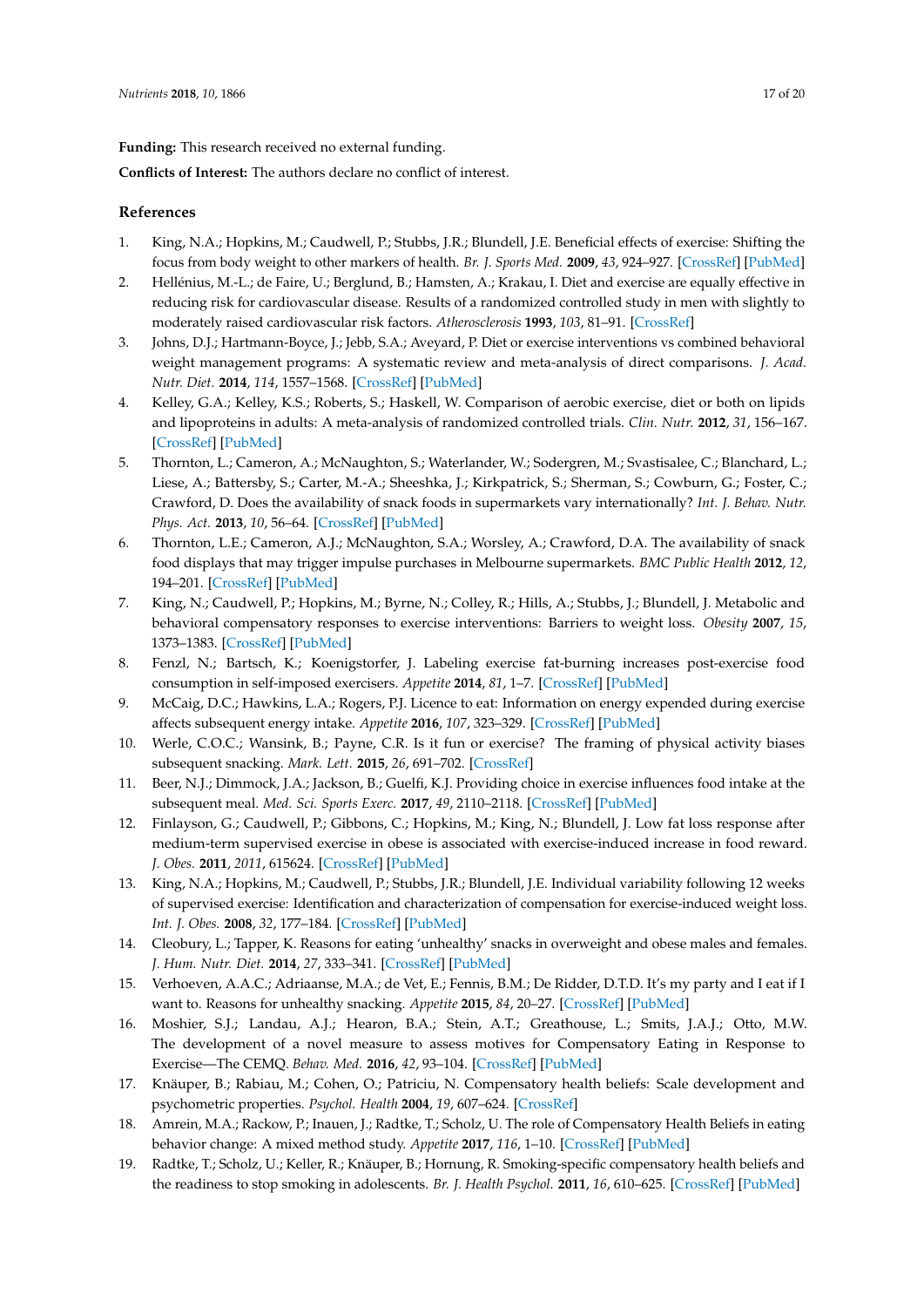- <span id="page-17-0"></span>20. Poelman, M.P.; Vermeer, W.M.; Vyth, E.L.; Steenhuis, I.H.M. 'I don't have to go to the gym because I ate very healthy today': The development of a scale to assess diet-related compensatory health beliefs. *Public Health Nutr.* **2013**, *16*, 267–273. [\[CrossRef\]](http://dx.doi.org/10.1017/S1368980012002650) [\[PubMed\]](http://www.ncbi.nlm.nih.gov/pubmed/22613780)
- <span id="page-17-1"></span>21. Radtke, T.; Kaklamanou, D.; Scholz, U.; Hornung, R.; Armitage, C.J. Are diet-specific compensatory health beliefs predictive of dieting intentions and behaviour? *Appetite* **2014**, *76*, 36–43. [\[CrossRef\]](http://dx.doi.org/10.1016/j.appet.2014.01.014) [\[PubMed\]](http://www.ncbi.nlm.nih.gov/pubmed/24472827)
- <span id="page-17-2"></span>22. Malik, V.S.; Popkin, B.M.; Bray, G.A.; Després, J.-P.B.; Hu, F.B. Sugar-sweetened beverages, obesity, type 2 diabetes mellitus, and cardiovascular disease risk. *Circulation* **2010**, *121*, 1356–1364. [\[CrossRef\]](http://dx.doi.org/10.1161/CIRCULATIONAHA.109.876185) [\[PubMed\]](http://www.ncbi.nlm.nih.gov/pubmed/20308626)
- <span id="page-17-3"></span>23. Green, H.; Siwajek, P.; Roulin, A. Use of nutrient profiling to identify healthy versus unhealthy snack foods and whether they can be part of a healthy menu plan. *J. Nutr. Intermed. Metab.* **2017**, *9*, 1–5. [\[CrossRef\]](http://dx.doi.org/10.1016/j.jnim.2017.07.001)
- <span id="page-17-4"></span>24. Walker, K.Z.; Woods, J.L.; Rickard, C.A.; Wong, C.K. Product variety in Australian snacks and drinks: How can the consumer make a healthy choice? *Public Health Nutr.* **2008**, *11*, 1046–1053. [\[CrossRef\]](http://dx.doi.org/10.1017/S1368980007001462) [\[PubMed\]](http://www.ncbi.nlm.nih.gov/pubmed/18096104)
- <span id="page-17-5"></span>25. Dimmock, J.; Guelfi, K.; West, J.; Masih, T.; Jackson, B. Does motivation for exercise influence post-exercise snacking behavior? *Nutrients* **2015**, *7*, 4804–4816. [\[CrossRef\]](http://dx.doi.org/10.3390/nu7064804) [\[PubMed\]](http://www.ncbi.nlm.nih.gov/pubmed/26083114)
- <span id="page-17-7"></span>26. West, J.; Guelfi, K.J.; Dimmock, J.A.; Jackson, B. "I deserve a treat": Exercise motivation as a predictor of post-exercise dietary licensing beliefs and implicit associations toward unhealthy snacks. *Psychol. Sport Exerc.* **2017**, *32*, 93–101. [\[CrossRef\]](http://dx.doi.org/10.1016/j.psychsport.2017.06.007)
- <span id="page-17-6"></span>27. West, J.S.; Guelfi, K.J.; Dimmock, J.A.; Jackson, B. Testing the feasibility and preliminary efficacy of an 8-week exercise and compensatory eating intervention. *Nutrients* **2018**, *10*, 923. [\[CrossRef\]](http://dx.doi.org/10.3390/nu10070923) [\[PubMed\]](http://www.ncbi.nlm.nih.gov/pubmed/30029486)
- <span id="page-17-8"></span>28. Messick, S. Validity of psychological assessment: Validation of inferences from persons' responses and performances as scientific inquiry into score meaning. *Am. Psychol.* **1995**, *50*, 741–749. [\[CrossRef\]](http://dx.doi.org/10.1037/0003-066X.50.9.741)
- <span id="page-17-9"></span>29. DiStefano, C.; Motl, R.W. Further investigating method effects associated with negatively worded items on self-report surveys. *Struct. Equ. Model.* **2006**, *13*, 440–464. [\[CrossRef\]](http://dx.doi.org/10.1207/s15328007sem1303_6)
- <span id="page-17-11"></span>30. Zhang, X.; Savalei, V. Examining the effect of reverse worded items on the factor structure of the Need for Cognition Scale. *PLoS ONE* **2016**, *11*, e0157795. [\[CrossRef\]](http://dx.doi.org/10.1371/journal.pone.0157795) [\[PubMed\]](http://www.ncbi.nlm.nih.gov/pubmed/27305001)
- <span id="page-17-10"></span>31. DeVellis, R.F. *Scale Development: Theory and Applications*, 4th ed.; SAGE: Los Angeles, CA, USA, 2017.
- 32. Gehlbach, H. Seven survey sins. *J. Early Adolesc.* **2015**, *35*, 883–897. [\[CrossRef\]](http://dx.doi.org/10.1177/0272431615578276)
- <span id="page-17-12"></span>33. Swain, S.D.; Weathers, D.; Niedrich, R.W. Assessing three sources of misresponse to reversed Likert items. *J. Mark. Res.* **2008**, *45*, 116–131. [\[CrossRef\]](http://dx.doi.org/10.1509/jmkr.45.1.116)
- <span id="page-17-13"></span>34. Bardeen, J.R.; Fergus, T.A.; Hannan, S.M.; Orcutt, H.K. Addressing psychometric limitations of the difficulties in Emotion Regulation Scale through item modification. *J. Pers. Assess.* **2016**, *98*, 298–309. [\[CrossRef\]](http://dx.doi.org/10.1080/00223891.2015.1091774) [\[PubMed\]](http://www.ncbi.nlm.nih.gov/pubmed/26538407)
- <span id="page-17-14"></span>35. de Witt Huberts, J.C.; Evers, C.; De Ridder, D.T.D. License to sin: Self-licensing as a mechanism underlying hedonic consumption. *Eur. J. Soc. Psychol.* **2012**, *42*, 490–496. [\[CrossRef\]](http://dx.doi.org/10.1002/ejsp.861)
- <span id="page-17-15"></span>36. Werle, C.O.C.; Wansink, B.; Payne, C.R. Just thinking about exercise makes me serve more food. Physical activity and calorie compensation. *Appetite* **2011**, *56*, 332–335. [\[CrossRef\]](http://dx.doi.org/10.1016/j.appet.2010.12.016) [\[PubMed\]](http://www.ncbi.nlm.nih.gov/pubmed/21185895)
- <span id="page-17-16"></span>37. Inauen, J.; Radtke, T.; Rennie, L.; Scholz, U.; Orbell, S. Transfer or compensation? An experiment testing the effects of actual and imagined exercise on eating behavior. *Swiss J. Psychol.* **2018**, *77*, 59–67. [\[CrossRef\]](http://dx.doi.org/10.1024/1421-0185/a000207)
- <span id="page-17-17"></span>38. Buhrmester, M.; Kwang, T.; Gosling, S.D. Amazon's mechanical turk: A new source of inexpensive, yet high-quality, data? *Perspect. Psychol. Sci.* **2011**, *6*, 3–5. [\[CrossRef\]](http://dx.doi.org/10.1177/1745691610393980) [\[PubMed\]](http://www.ncbi.nlm.nih.gov/pubmed/26162106)
- <span id="page-17-19"></span>39. Gosling, S.D.; Vazire, S.; Srivastava, S.; Oliver, J. Should we trust web-based studies? A comparative analysis of six preconceptions about internet questionnaires. *Am. Psychol.* **2004**, *59*, 93–104. [\[CrossRef\]](http://dx.doi.org/10.1037/0003-066X.59.2.93) [\[PubMed\]](http://www.ncbi.nlm.nih.gov/pubmed/14992636)
- <span id="page-17-18"></span>40. Lonsdale, C.; Hodge, K.; Rose, E. Pixels vs. paper: Comparing online and traditional survey methods in sport psychology. *J. Sport Exerc. Psychol.* **2006**, *28*, 100–108. [\[CrossRef\]](http://dx.doi.org/10.1123/jsep.28.1.100)
- <span id="page-17-20"></span>41. Worthington, R.L.; Whittaker, T.A. Scale development research: A content analysis and recommendations for best practices. *Couns. Psychol.* **2006**, *34*, 806–838. [\[CrossRef\]](http://dx.doi.org/10.1177/0011000006288127)
- <span id="page-17-21"></span>42. Markland, D.; Tobin, V. A modification to the behavioural regulation in exercise questionnaire to include an assessment of amotivation. *J. Sport Exerc. Psychol.* **2004**, *26*, 191–196. [\[CrossRef\]](http://dx.doi.org/10.1123/jsep.26.2.191)
- <span id="page-17-22"></span>43. Ryan, R.M.; Connell, J.P. Perceived locus of causality and internalization: Examining reasons for acting in two domains. *J. Pers. Soc. Psychol.* **1989**, *57*, 749–761. [\[CrossRef\]](http://dx.doi.org/10.1037/0022-3514.57.5.749) [\[PubMed\]](http://www.ncbi.nlm.nih.gov/pubmed/2810024)
- <span id="page-17-23"></span>44. Markland, D.; Ingledew, D.K. The relationships between body mass and body image and relative autonomy for exercise among adolescent males and females. *Psychol. Sport Exerc.* **2007**, *8*, 836–853. [\[CrossRef\]](http://dx.doi.org/10.1016/j.psychsport.2006.11.002)
- <span id="page-17-24"></span>45. Brunet, J.; Sabiston, C.M. Social physique anxiety and physical activity: A self-determination theory perspective. *Psychol. Sport Exerc.* **2009**, *10*, 329–335. [\[CrossRef\]](http://dx.doi.org/10.1016/j.psychsport.2008.11.002)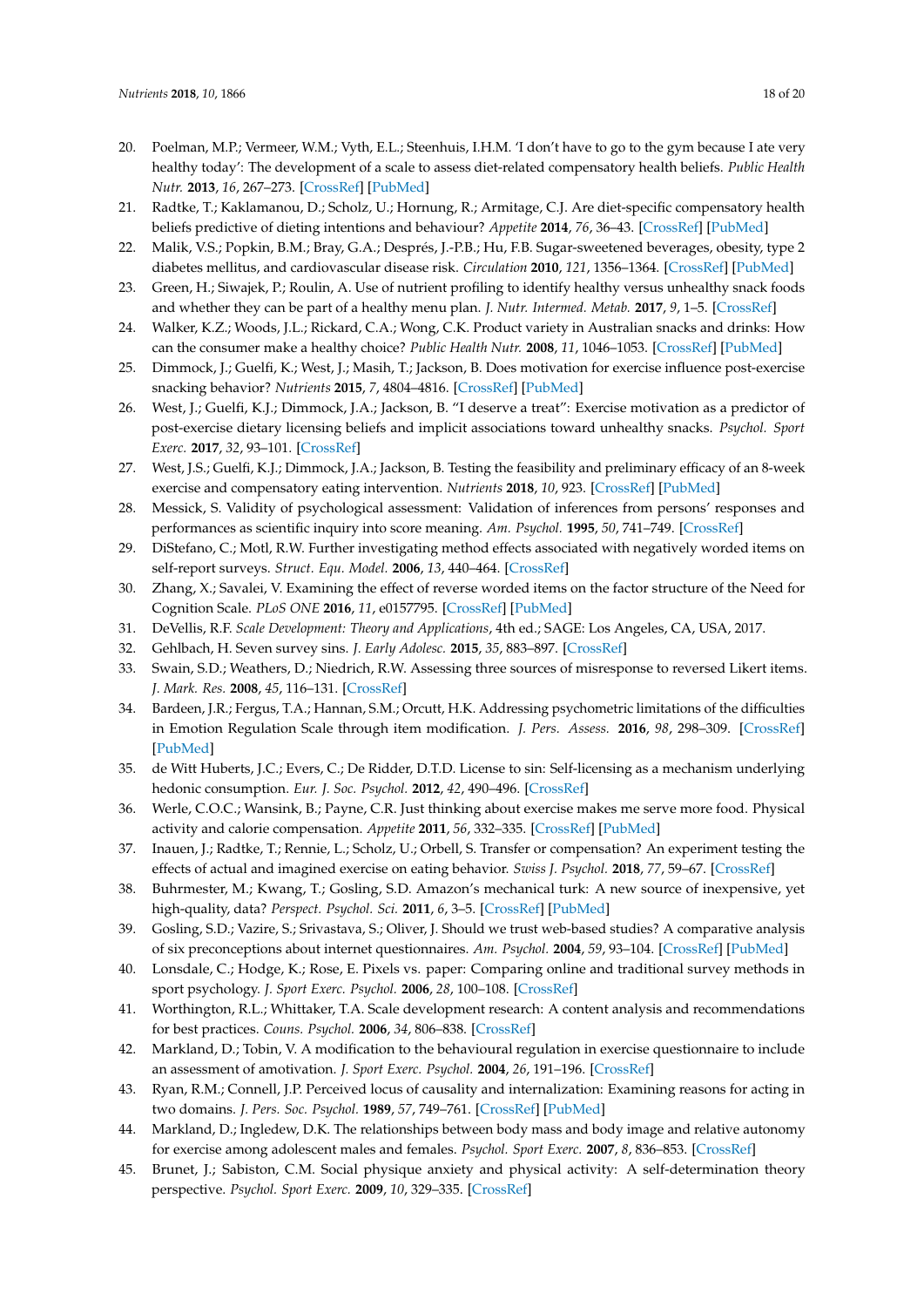- <span id="page-18-0"></span>46. Deci, E.L.; Ryan, R.M. *Intrinsic Motivation and Self-Determination in Human Behavior*; Plenum: New York, NY, USA, 1985.
- <span id="page-18-1"></span>47. Markland, D.; Ingledew, D.K. The measurement of exercise motives: Factorial validity and invariance across gender of a revised Exercise Motivations Inventory. *Br. J. Health Psychol.* **1997**, *2*, 361–376. [\[CrossRef\]](http://dx.doi.org/10.1111/j.2044-8287.1997.tb00549.x)
- <span id="page-18-2"></span>48. Godin, G.; Shephard, R. A simple method to assess exercise behaviour in the community. *Can. J. Appl. Sport Sci.* **1985**, *10*, 141–146. [\[PubMed\]](http://www.ncbi.nlm.nih.gov/pubmed/4053261)
- <span id="page-18-3"></span>49. Jacobs, D.R.; Ainsworth, B.E.; Hartman, T.J.; Leon, A.S. A simultaneous evaluation of 10 commonly used physical activity questionnaires. *Med. Sci. Sports Exerc.* **1993**, *25*, 81–91. [\[CrossRef\]](http://dx.doi.org/10.1249/00005768-199301000-00012) [\[PubMed\]](http://www.ncbi.nlm.nih.gov/pubmed/8423759)
- <span id="page-18-4"></span>50. Tangney, J.P.; Baumeister, R.F.; Boone, A.L. High self-control predicts good adjustment, less pathology, better grades, and interpersonal success. *J. Pers.* **2004**, *72*, 271–324. [\[CrossRef\]](http://dx.doi.org/10.1111/j.0022-3506.2004.00263.x) [\[PubMed\]](http://www.ncbi.nlm.nih.gov/pubmed/15016066)
- <span id="page-18-5"></span>51. Wang, Y.; Wang, L.; Cui, X.; Fang, Y.; Chen, Q.; Wang, Y.; Qiang, Y. Eating on impulse: Implicit attitudes, self-regulatory resources, and trait self-control as determinants of food consumption. *Eat. Behav.* **2015**, *19*, 144–149. [\[CrossRef\]](http://dx.doi.org/10.1016/j.eatbeh.2015.09.011) [\[PubMed\]](http://www.ncbi.nlm.nih.gov/pubmed/26402043)
- <span id="page-18-6"></span>52. Honkanen, P.; Olsen, S.O.; Verplanken, B.; Tuu, H.H. Reflective and impulsive influences on unhealthy snacking. The moderating effects of food related self-control. *Appetite* **2012**, *58*, 616–622. [\[CrossRef\]](http://dx.doi.org/10.1016/j.appet.2011.11.019) [\[PubMed\]](http://www.ncbi.nlm.nih.gov/pubmed/22138115)
- <span id="page-18-7"></span>53. Kaiser, H.F. The application of electronic computers to factor analysis. *Educ. Psychol. Meas.* **1960**, *20*, 141–151. [\[CrossRef\]](http://dx.doi.org/10.1177/001316446002000116)
- <span id="page-18-8"></span>54. Cattell, R.B. The scree test for the number of factors. *Multivar. Behav. Res.* **1966**, *1*, 245–276. [\[CrossRef\]](http://dx.doi.org/10.1207/s15327906mbr0102_10) [\[PubMed\]](http://www.ncbi.nlm.nih.gov/pubmed/26828106)
- <span id="page-18-9"></span>55. Hair, J.F.; Black, W.C.; Babin, B.J.; Anderson, R.E. Exploratory Factor Analysis. In *Multivariate Data Analysis*, 7th ed.; Pearson Education Limited: Harlow, UK, 2014; pp. 89–150.
- <span id="page-18-10"></span>56. Tabachnick, B.G.; Fidell, L.S. *Using Multivariate Statistics*, 5th ed.; Pearson/Allyn & Bacon: Boston, MA, USA, 2007.
- <span id="page-18-11"></span>57. Yong, A.G.; Pearce, S. A beginner's guide to factor analysis: Focusing on Exploratory Factor Analysis. *Tutor. Quant. Methods Psychol.* **2013**, *9*, 79–94. [\[CrossRef\]](http://dx.doi.org/10.20982/tqmp.09.2.p079)
- <span id="page-18-12"></span>58. Kaiser, H.F. A second generation little jiffy. *Psychometrika* **1970**, *35*, 401–415. [\[CrossRef\]](http://dx.doi.org/10.1007/BF02291817)
- <span id="page-18-13"></span>59. Corwyn, R.F. The factor structure of global self-esteem among adolescents and adults. *J. Res. Pers.* **2000**, *34*, 357–379. [\[CrossRef\]](http://dx.doi.org/10.1006/jrpe.2000.2291)
- <span id="page-18-15"></span><span id="page-18-14"></span>60. Elliot, A.J. *Handbook of Approach and Avoidance Motivation*; Taylor & Francis: New York, NY, USA, 2008.
- 61. Hagberg, L.A.; Lindahl, B.; Nyberg, L.; Hellénius, M.L. Importance of enjoyment when promoting physical exercise. *Scand. J. Med. Sci. Sports* **2009**, *19*, 740–747. [\[CrossRef\]](http://dx.doi.org/10.1111/j.1600-0838.2008.00844.x) [\[PubMed\]](http://www.ncbi.nlm.nih.gov/pubmed/18694433)
- <span id="page-18-16"></span>62. Oaten, M.; Cheng, K. Longitudinal gains in self-regulation from regular physical exercise. *Br. J. Health Psychol.* **2006**, *11*, 717–733. [\[CrossRef\]](http://dx.doi.org/10.1348/135910706X96481) [\[PubMed\]](http://www.ncbi.nlm.nih.gov/pubmed/17032494)
- <span id="page-18-17"></span>63. Lawrence, N.S.; O'Sullivan, J.; Parslow, D.; Javaid, M.; Adams, R.C.; Chambers, C.D.; Kos, K.; Verbruggen, F. Training response inhibition to food is associated with weight loss and reduced energy intake. *Appetite* **2015**, *95*, 17–28. [\[CrossRef\]](http://dx.doi.org/10.1016/j.appet.2015.06.009) [\[PubMed\]](http://www.ncbi.nlm.nih.gov/pubmed/26122756)
- <span id="page-18-18"></span>64. Brinberg, D.; Axelson, M.L.; Price, S. Changing food knowledge, food choice, and dietary fiber consumption by using tailored messages. *Appetite* **2000**, *35*, 35–43. [\[CrossRef\]](http://dx.doi.org/10.1006/appe.2000.0335) [\[PubMed\]](http://www.ncbi.nlm.nih.gov/pubmed/10896759)
- <span id="page-18-19"></span>65. Klohe-Lehman, D.M.; Freeland-Graves, J.; Anderson, E.R.; McDowell, T.; Clarke, K.K.; Hanss-Nuss, H.; Cai, G.; Puri, D.; Milani, T.J. Nutrition knowledge is associated with greater weight loss in obese and overweight low-income mothers. *J. Am. Diet. Assoc.* **2006**, *106*, 65–75. [\[CrossRef\]](http://dx.doi.org/10.1016/j.jada.2005.09.047) [\[PubMed\]](http://www.ncbi.nlm.nih.gov/pubmed/16390668)
- <span id="page-18-20"></span>66. Peter, J. Construct validity: A review of basic issues and marketing practices. *J. Mark. Res.* **1981**, *18*, 133–145. [\[CrossRef\]](http://dx.doi.org/10.1177/002224378101800201)
- <span id="page-18-21"></span>67. Melzer, K.; Renaud, A.; Zurbuchen, S.; Tschopp, C.; Lehmann, J.; Malatesta, D.; Ruch, N.; Schutz, Y.; Kayser, B.; Mäder, U. Alterations in energy balance from an exercise intervention with ad libitum food intake. *J. Nutr. Sci.* **2016**, *5*, 1–10. [\[CrossRef\]](http://dx.doi.org/10.1017/jns.2015.36) [\[PubMed\]](http://www.ncbi.nlm.nih.gov/pubmed/27066256)
- <span id="page-18-22"></span>68. Rocha, J.; Paxman, J.; Dalton, C.; Winter, E.; Broom, D.R. Effects of a 12-week aerobic exercise intervention on eating behaviour, food cravings, and 7-day energy intake and energy expenditure in inactive men. *Appl. Physiol. Nutr. Metab.* **2016**, *41*, 1129–1136. [\[CrossRef\]](http://dx.doi.org/10.1139/apnm-2016-0189) [\[PubMed\]](http://www.ncbi.nlm.nih.gov/pubmed/27769147)